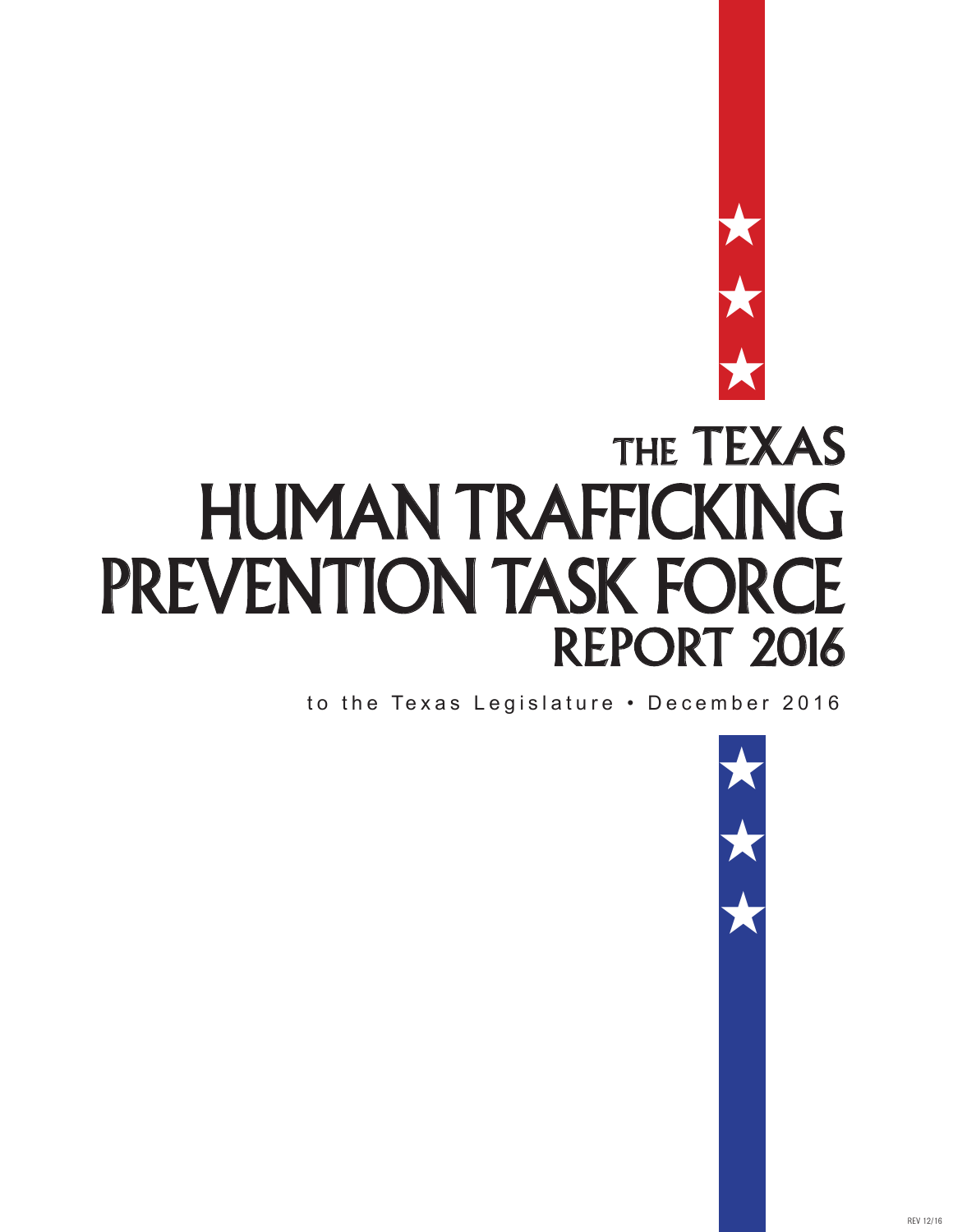

## Report to the Texas Legislature Human Trafficking Prevention Task Force

December 2016 Office of the Attorney General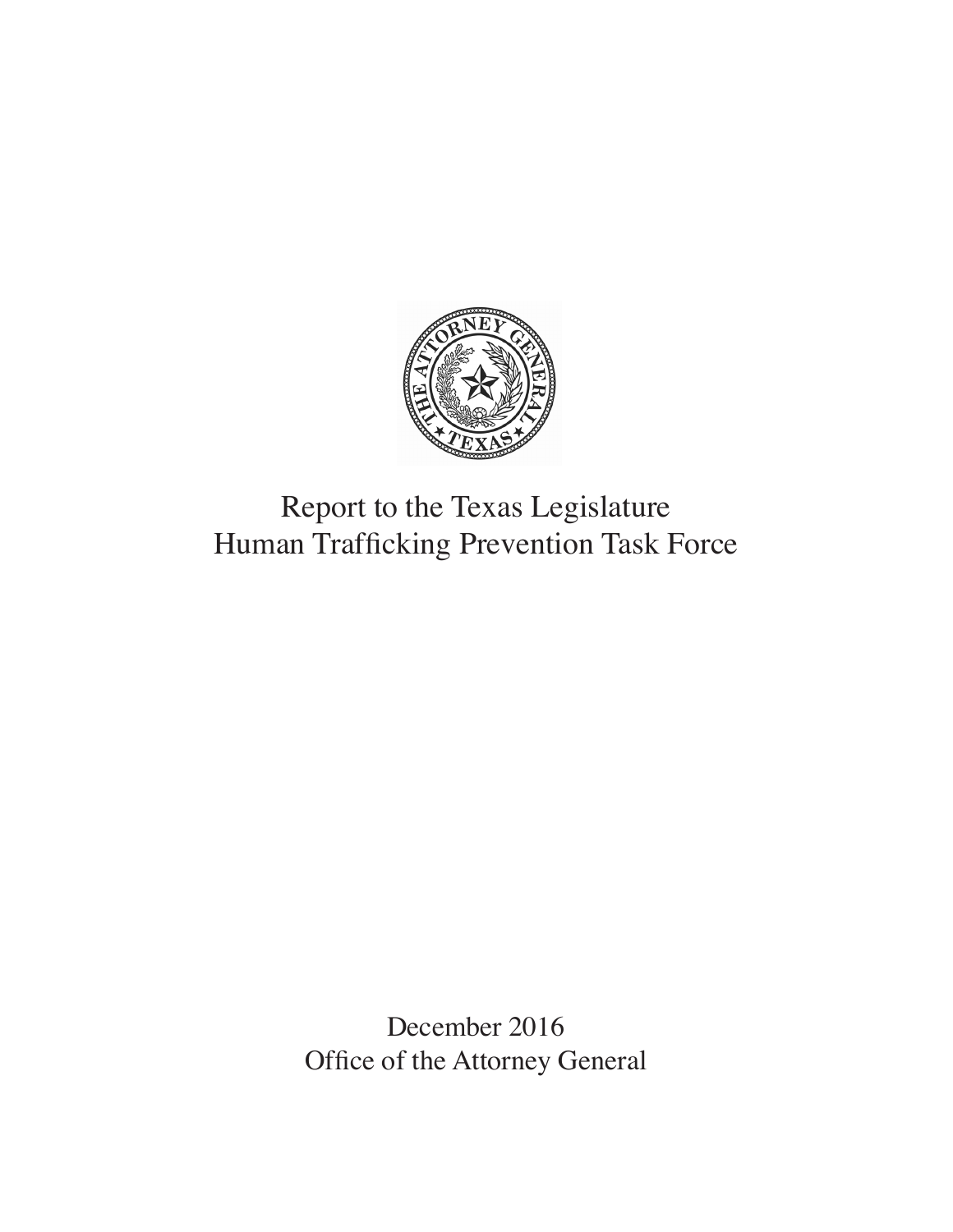## **Texas Human Trafficking Prevention Task Force: 2016 Report to the Legislature and the Legislative Budget Board**

*Human trafficking is the antithesis of who we are as people and in direct contradiction to the ethos by which Texans live. Through our collaborative efforts, Texas will continue to assist victims, prosecute offenders, and provide long-lasting, meaningful change in the fight against human trafficking.* 

#### *Attorney General Ken Paxton*

Human trafficking is not a new crime. The desire to force another person to provide labor or sexual services against their will is an ancient, oppressive practice. Traffickers are ruthless, dispiriting criminals focused on increasing their profits by exploiting others. Victims are often manipulated, lured, and then physically, mentally, and emotionally abused into servility. A crime as old, violent, and destructive as human trafficking requires a response that is ever-advancing, comprehensive, and victim-centered.

Since 2003, and the passage of the state's anti-trafficking statute, Texas has worked toward achieving such a response. Since then, years of collaborations by state and local agencies, legislative partners, non-governmental organizations, and interested parties across the state have increased awareness of human trafficking, produced more than 50 legislative changes, assisted victims, and brought offenders to justice. While traffickers are committed to brutalizing others in their pursuit of profits, Texas has taken action to directly address the scourge of trafficking and is committed to continuing the fight. This is evident in state and local agencies, in regional and local coalitions, and at non-profits across the state. Shared Hope International, a leading anti-trafficking organization, recognized Texas' efforts to fight child sex trafficking in its *Protected Innocence Challenge Toolkit 2016.* Texas ranked among the top five states for its efforts to address domestic minor sex trafficking through enhanced criminal provisions and victim protections.<sup>1</sup>

This report serves as a compendium of information regarding the ongoing anti-trafficking efforts across the state, provides a historical record of past Texas Human Trafficking Prevention Task Force (Task Force) activities and deliverables, and fulfills the reporting requirements of the Task Force under House Bill 1, A302 Rider 30 (84<sup>th</sup> Texas Legislature) and Section 402.035(g), Government Code. The information below represents not only the work of Task Force members, but also anti-trafficking partners across the state. Also contained within this report are recommendations made to the 85<sup>th</sup> Texas Legislature to improve the state's anti-trafficking efforts.

<sup>1</sup> Shared Hope International. 2016. *Protected Innocence Challenge, Toolkit 2016*, p. 27. Retrieved November 17, 2016, from http://sharedhope.org/wp-

content/uploads/2016/11/SHI\_Protected\_Innocence\_Challenge\_Toolkit.pdf.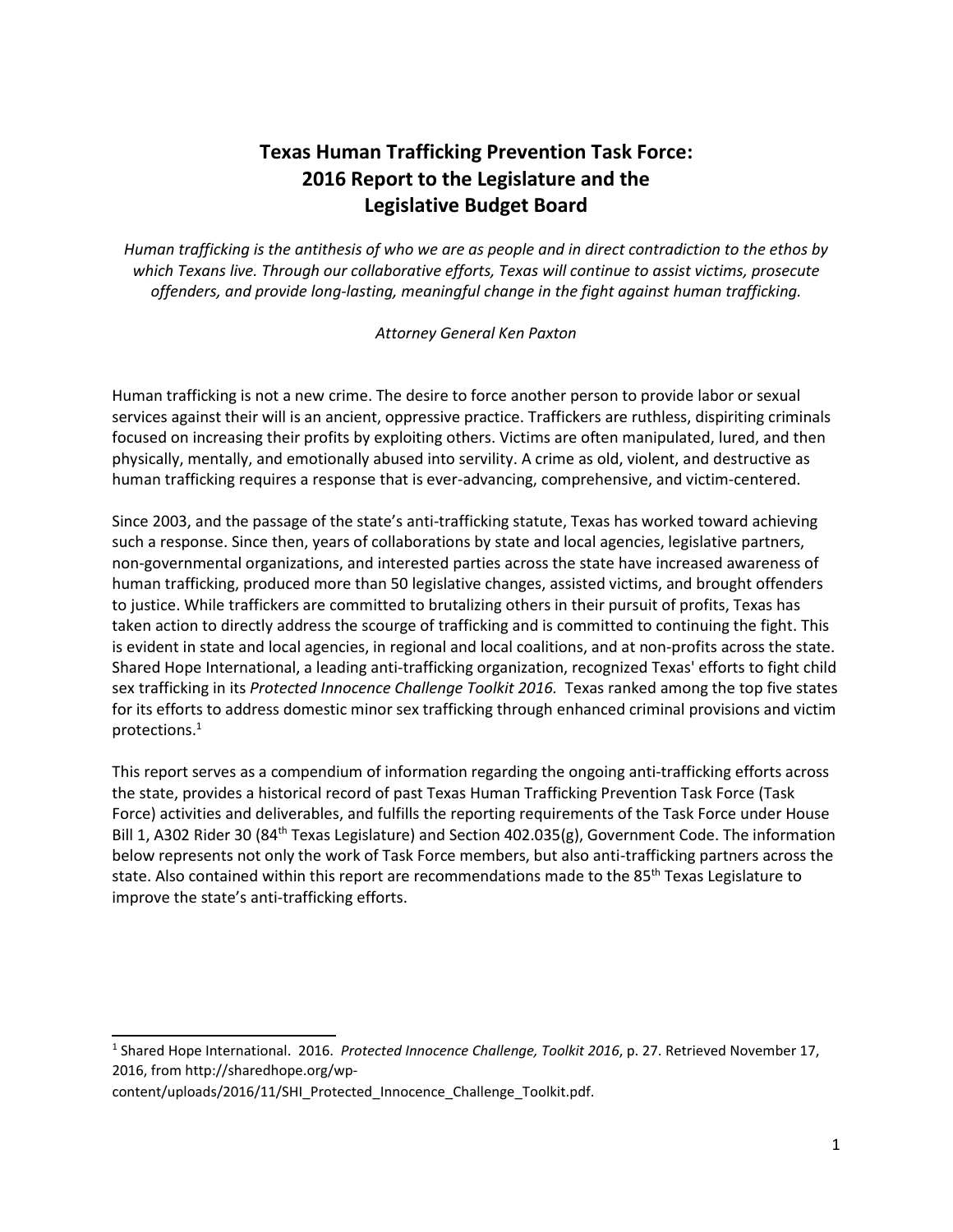## **Task Force Background**

The Task Force was established in 2009 through House Bill 4009 and is coordinated through the Office of the Attorney General (OAG). It is a collaborative effort between state agencies, local law enforcement entities, district attorneys, and non-governmental organizations to address human trafficking from multiple perspectives. Under Section 402.035, Texas Government Code, the OAG serves as the presiding officer of the Task Force and supervises its administration. There are approximately 50 member agencies on the Task Force. Legislative appropriations have never been made to the Task Force.

Pursuant to Government Code §402.035, the Task Force is required to collect data from certain agencies, provide training to certain professionals, and provide legislative recommendations to strengthen Texas' response to human trafficking. Task Force recommendations are included in a statutorily required report to the Legislature which is to be submitted on December 1<sup>st</sup> of every evennumbered year.

Since 2010, the Task Force has made 58 recommendations to the Legislature to address human trafficking. These recommendations have included ways to prevent trafficking, protect victims, and prosecute offenders. Of these 58 recommendations, 53 have become law.

## **Prior Task Force Deliverables**

Since its creation, the Task Force has published several reports, manuals, and trainings. To date, three biennial reports to the Legislature have been published.

- *The Texas Human Trafficking Prevention Task Force Report (2014)*
- *The Texas Human Trafficking Prevention Task Force Report (2012)*
- *The Texas Human Trafficking Prevention Task Force Report (2011)*

Pursuant to House Bill 930 (82 $<sup>nd</sup>$  Legislative Session), the Task Force has completed a report on the</sup> extent to which human trafficking is associated with the operation of sexually oriented businesses, and the workplace or public health concerns that are created by the association of human trafficking and the operation of sexually oriented businesses.

 *The Texas Human Trafficking Prevention Task Force Report (2013)* (also known as) *Report to the Texas Legislature, Sexually Oriented Businesses and Human Trafficking: Associations, Challenges, and Approaches* 

The Task Force has also published two training manuals for professionals likely to interact with potential trafficking victims.

- *Introduction to Human Trafficking: A Guide for Texas Education Professionals* (July 2014)
- I*ntroduction to Human Trafficking: A Guide for Criminal Justice Professionals* (September 2013)

The Task Force has assisted in the development of two web-based trainings: one for education professionals, and one for the Department of Family and Protective Services (DFPS) staff. The trainings were developed pursuant to House Bill 1272 (83rd Texas Legislature).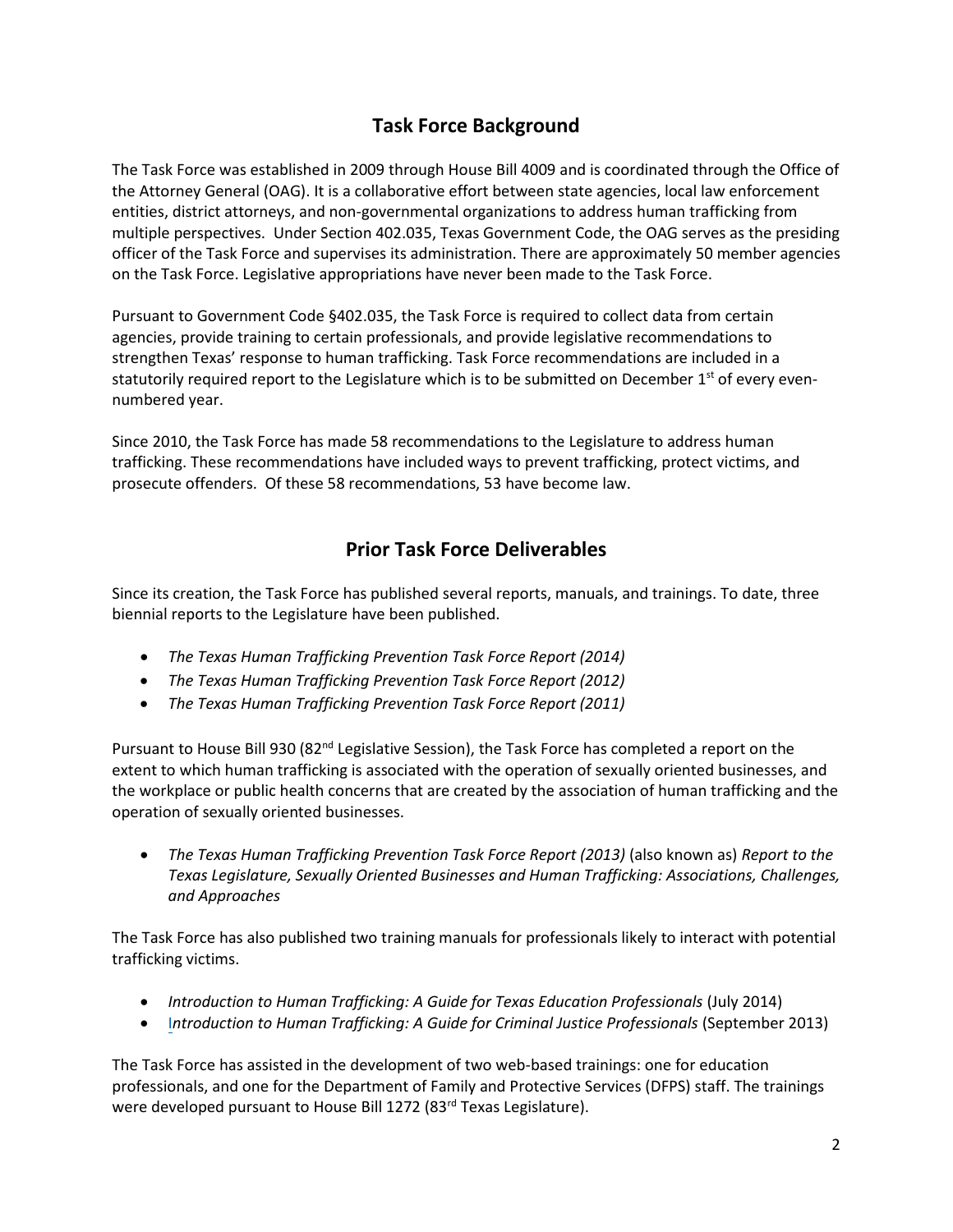- *Texas Rise to the Challenge: An Introduction to Human Trafficking for Education Professionals* was published on the Texas Education Agency (TEA) website in October 2014.
- Training for DFPS was rolled out to DFPS staff on September 2, 2014.

## **Recent Legislative Requirements**

The 83<sup>rd</sup> Texas Legislature through HB 1272 mandated the Task Force to:

- Develop key indicators that may demonstrate a person is a victim of human trafficking;
- Develop standardized curriculum for training medical and education professionals along with DFPS and Health and Human Services Commission (HHSC) personnel to identify and assist victims of human trafficking;
- Train medical and education professionals along with DFPS and HHSC personnel to identify and assist victims of human trafficking;
- Develop and conduct training for DFPS and HHSC personnel on methods for identifying children in foster care who may be at risk of becoming victims of human trafficking; and
- Develop a process for referring identified human trafficking victims and individuals at risk of becoming victims to appropriate services.

As previously mentioned, materials related to education professionals and DFPS have been produced. The Task Force is currently working on developing training for HHSC and medical professionals.

The 84<sup>th</sup> Texas Legislature also added new requirements to the Task Force.

- House Bill 188 directs the Task Force to develop recommendations that address the demand side of human trafficking, including forced labor and sex trafficking of minors. This bill also extended the duration of the Task Force to September 1, 2017.
- House Bill 10 requires the Task Force to identify and report to the Governor and Legislature on laws, licensure requirements, or other regulations that can be passed at the state and local levels to curb trafficking using the internet and in sexually oriented businesses.

## **State Agency Initiatives and Responses to Human Trafficking**

Outside of the previously mentioned deliverables, there have been several initiatives and programs developed by individual agencies to address human trafficking over the past several years. Many of these efforts are detailed in previous Task Force reports to the Legislature in 2011, 2012, and 2014. However, new initiatives and programs along with select continuing efforts are outlined below.

#### Department of Family and Protective Services (DFPS)

 Texas was the second state in the nation to sign a Memorandum of Understanding with the National Center for Missing and Exploited Children (NCMEC), so that when any child goes missing from foster care, it would be immediately reported to NCMEC. This is in line with new federal child welfare mandates under House Resolution 4980 (113<sup>th</sup> Congress).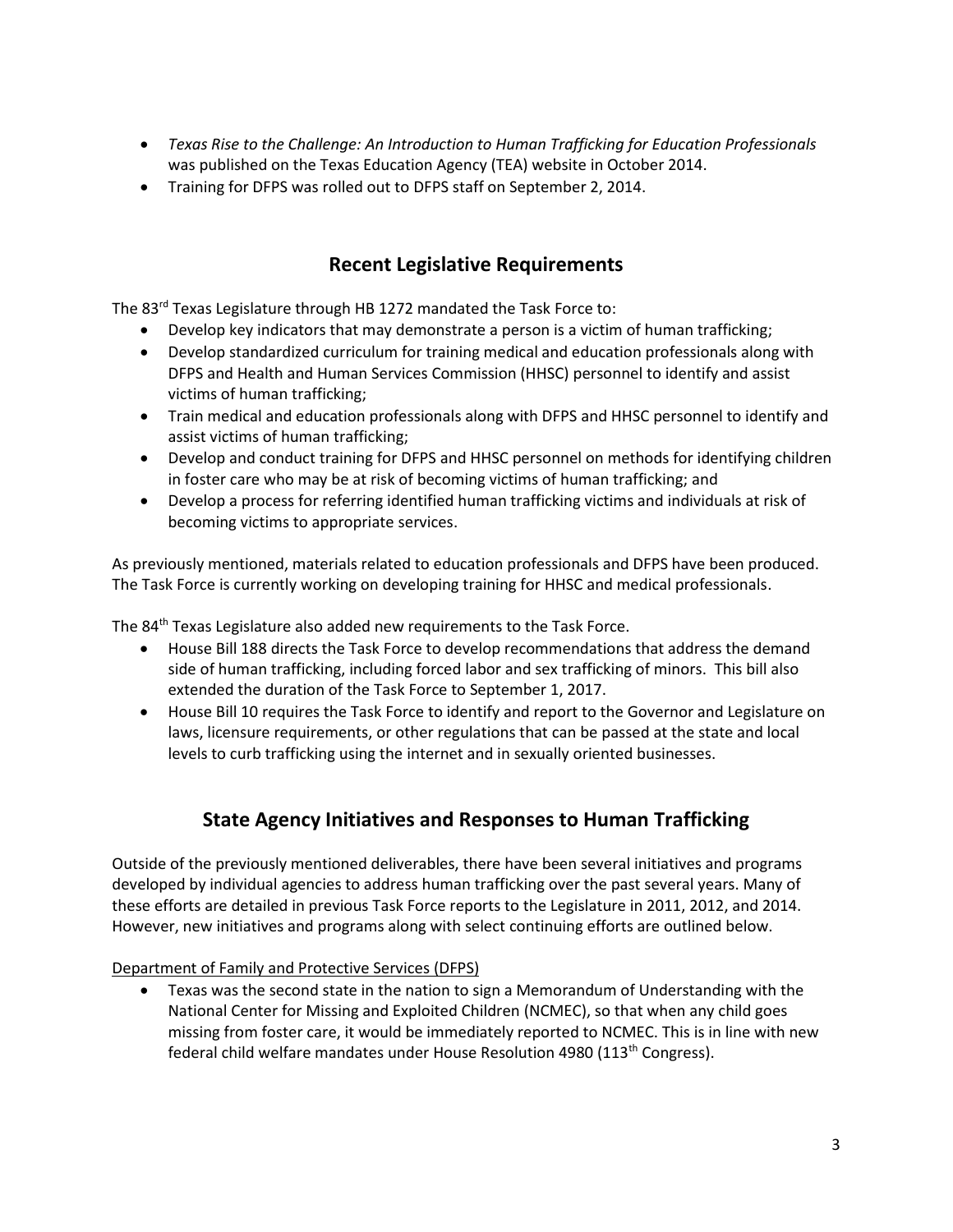- Statewide Intake staff (child abuse hotline), the first point of contact for most calls to DFPS, met weekly for a year to discuss identification and handling of potential human trafficking intake calls.
- Additional reporting mechanisms were put into place and enacted on September 1, 2015, in the DFPS computer system to count human trafficking cases received by Intake staff. Efforts are also underway to make system reporting changes to track the number of DPFS foster care children who were trafficked.
- DFPS updated several relevant policies to include information about human trafficking.
- DFPS has also updated procedures for Statewide Intake staff to include information on determining if evidence of human trafficking is present.
- A public-facing website has been created which provides information on trafficking and DFPS's response to the crime. The website can be found at https://www.dfps.state.tx.us/Child\_Protection/Investigations/Human\_Trafficking/.
- Information on human trafficking was added to the Experiential Life Skills Training curriculum as part of the Preparation for Adult Living and After Care Services Programs.
- All direct delivery staff were required to complete Human Trafficking Training, and all new staff are required to receive the training as part of their initial education.
- In Fall 2016, DFPS implemented Child and Adolescent Needs and Strengths Assessment for all foster children, which helps to determine whether the child was sexually exploited, including trafficking.
- All youth between 14-21 years of age receive human trafficking training at all state and regional conference and aging-out seminars. This training is also part of their required Preparation for Adult Living skills training.

#### Health and Human Services Commission (HHSC)

- Since the Task Force began in 2007, HHSC has been a member agency working to provide assistance to victims.
- HHSC will continue to evaluate anti-trafficking resources throughout its agency and umbrella agencies.

#### Department of Public Safety (DPS)

- In fiscal year 2016, DPS trained 535 individuals on Interdiction for the Protection of Children (IPC), a program which teaches first responders to look for signs that a child may be being abused or exploited, including commercial sexual exploitation. The students included law enforcement officers, child protective services, child advocacy center personnel and prosecuting attorneys.
- All DPS troopers have received IPC training to help identify children who may be victims of crime, especially trafficking.
- Funding for an additional 250 troopers was provided by the  $84<sup>th</sup>$  Legislature. All will receive IPC training.
- All Criminal Investigations Division (CID) agents have received human trafficking training, and 40% have received advanced training which includes at least one agent at every duty station across the state. DPS is working to provide the advanced course to 90% of its CID agents by December of 2017.
- DPS also provides assistance to victims of trafficking through the efforts of Victim Services Counselors who are located around the state. Among the many services these counselors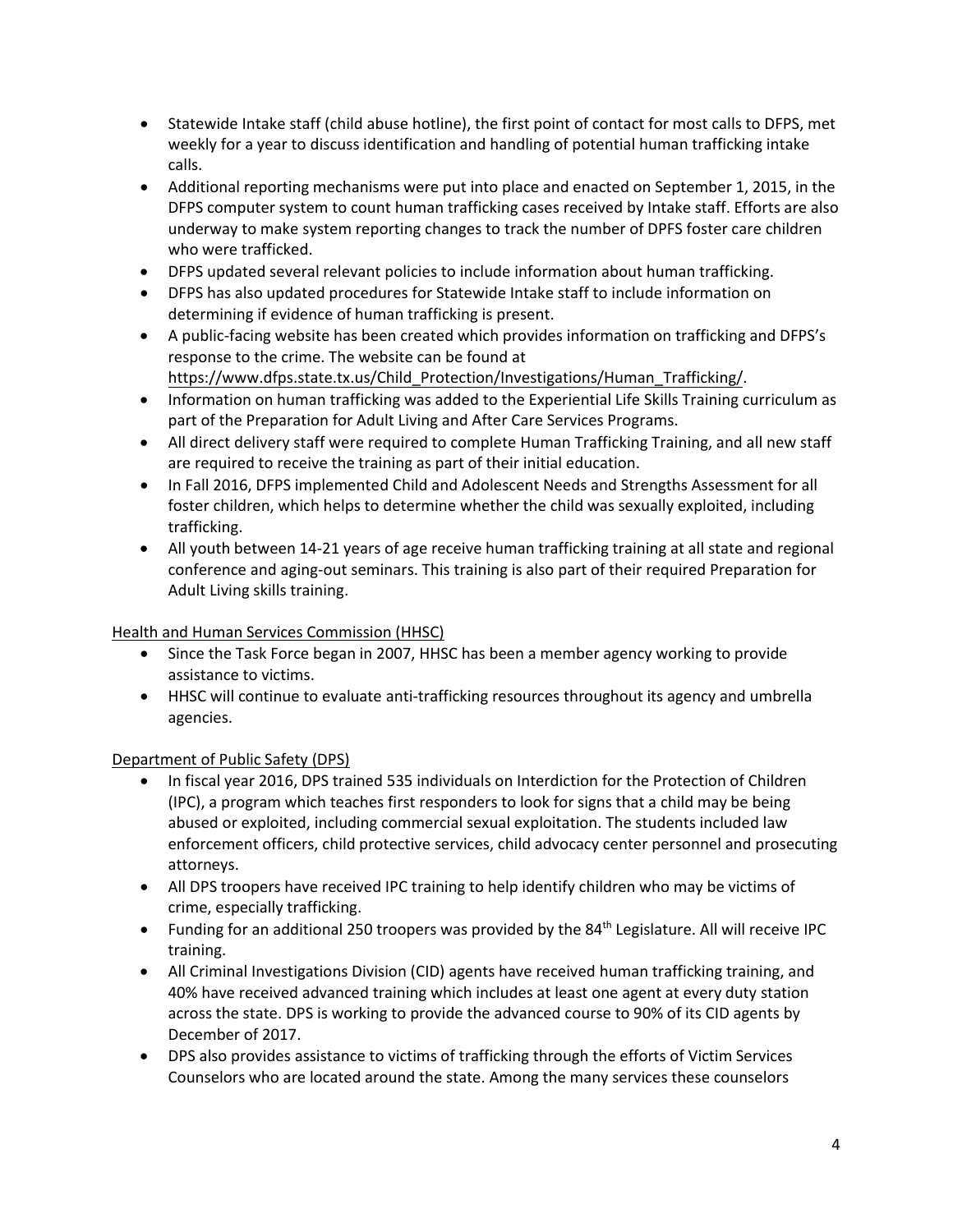provide are: assistance as cases work their way through the criminal justice system, crisis intervention, and assisting victims in filing for Crime Victims' Compensation.

#### Department of State Health Services (DSHS)

- DSHS provided community presentations to more than 5,000 individuals in Region 1, which spans the Texas Panhandle and South Plains.
- Regional staff and coalition partners distributed outreach materials to more than 300 sites, including malls, schools, buses and bus stops, coffee shops, shelters, hospitals, clinics, and social service agencies in Region 1.
- DSHS staff provided presentations related to domestic minor sex trafficking at six statewide conferences, including two bi-national conferences.
- Regional staff conducted train-the-trainer programs for maternal and child health staff in all eight DSHS regions across Texas and for HIV/STD staff in the DSHS Central Office.
- DSHS established a human trafficking identification and response policy for use in regional DSHS clinics and by DSHS contracted health providers.
- Towards the end of the school year, two staffers were trained to provide the five session prevention curriculum, *Love146 Not a #Number*, and presented it at Lubbock High School. The curriculum is scheduled to be conducted in several schools and two juvenile justice centers this fall.
- Region 1 staff presented a workshop on Domestic Minor Sex Trafficking and child abuse reporting for public health employees from the DSHS regional offices and the local health departments.
- DSHS staff from Region 1 conducted the SOAP outreach program (*Save Our Adolescents from Prostitution*) with more than 60 volunteers who distributed soap and outreach materials to 46 motels in the South Plains. This event yielded 15 requests for training of housekeeping staff in the motels.
- Region 1 staff presented DMST at the statewide Partners in Prevention Conference in Houston, a Lubbock-Crosby-Garza Medical Society conference, and the Covenant Hospital's Child Abuse Summit in Lubbock.
- A presentation was provided to approximately 1,000 individuals including the Region 1 HHSC eligibility management team, medical students at Texas Tech University, foster parents, agencies that work with HIV and STD patients, and many community groups.
- DSHS staff worked with the East Texas Coalition Against Sex Trafficking to raise awareness in the community and to develop a referral process for hospitals.
- Region 7 staff presented DMST to several community groups, faith-based organizations, school districts, local health departments, and for a Region 7 school nurse workshop.
- Presentations were provided to approximately 400 people including school staff, law enforcement, community groups, and health providers in Region 7.
- Staff in Region 8 gave presentations to approximately 500 individuals including school staff, DSHS staff, and community groups.
- Region 6/5 South staff gave a presentation to 350 high school students.

#### Office of the Attorney General (OAG)

 The OAG continues to work with area coalitions and non-profits to increase awareness and enhance responses related to human trafficking.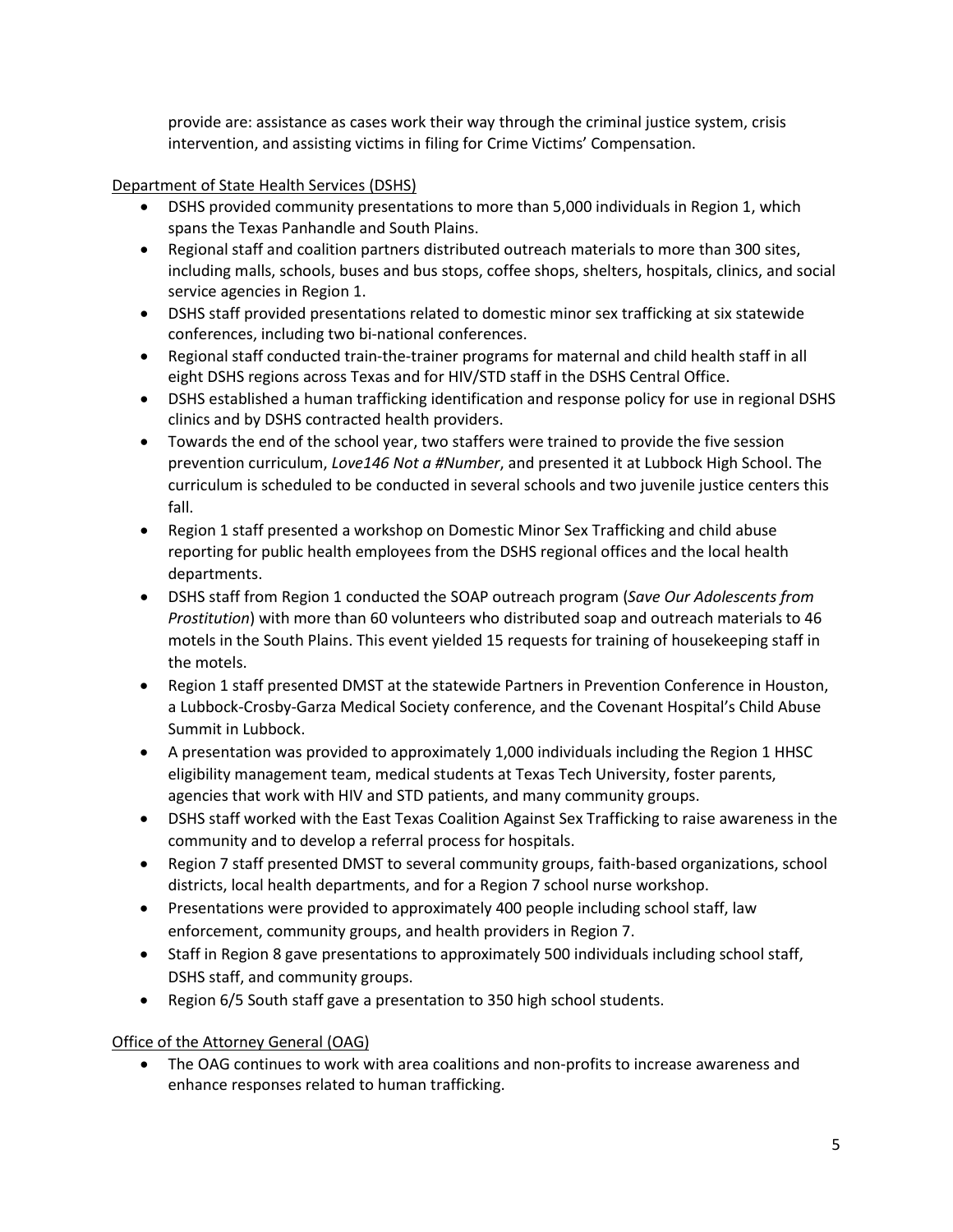- $\bullet$  In January 2016, pursuant to House Bill 11 (84<sup>th</sup> Legislative Session), the OAG established the Human Trafficking and Transnational/Organized Crime Section (HTTOC) to address matters related to human trafficking, including border security and organized crime. The section is comprised of three prosecutors, a victim advocate, a crime analyst, and four investigators. At that time the agency also launched its "I Am Not for Sale" campaign, a positive public awareness campaign focused on reminding people about the inherent worth and humanity of all people. Social media, editorial submissions, informational brochures, and interviews with print and television media have all served to advance the OAG's goal of an informed and empowered public within the past year.
- HTTOC is currently assisting multiple other law enforcement agencies and district attorneys on trafficking cases and pursuing cases independently generated, including a complex multijurisdiction human trafficking and organized crime investigation.
- In July 2016, HTTOC prosecutors, in partnership with the Nueces County District Attorney's Office, successfully prosecuted the first human trafficking case in Corpus Christi at the county level which resulted in a 40 year sentence.
- In early October, HTTOC, in partnership with the state of California, participated in the arrest of the CEO of Backpage.com, one of the largest purveyors of adult sex ads in the United States. HTTOC also executed a search warrant on Backpage.com and initiated a criminal investigation into the company's conduct related to money laundering, human trafficking and organized crime.
- Since January 2016, HTTOC prosecutors have conducted over 60 human trafficking trainings for over 7,000 individuals around the state, including, but not limited to, judges, law enforcement, education professionals, children aging out of foster care, trucking industry representatives, the public, attorneys, and medical personnel.
- HTTOC prosecutors have also been featured speakers on human trafficking at Crimes against Women and Crimes against Children, national conferences with international attendees.
- HTTOC prosecutors participate in regional human trafficking coalitions and task forces throughout the state and sit on the steering committee and the Domestic Minor Sex Trafficking Working Group for the Central Texas Coalition against Trafficking, in Austin, Texas.
- On August 31, 2016, the OAG awarded a contract for the development of a documentary video training tool to educate and equip state employees, contractors, and the broader public on the subject of human trafficking.
- The OAG partnered with Truckers Against Trafficking and the Texas Trucking Association to host a total of four coalition builds around the state (Houston, Lubbock, Tyler, and San Antonio) designed to educate and empower trucking and law enforcement in the fight against trafficking. The fifth and final coalition build will be held early 2017 in El Paso.
- The HTTOC section will host the first statewide human trafficking conference for prosecutors in the fall of 2017.
- HTTOC provided human trafficking trainings to staff of Texas Department of Licensing and Regulation.
- OAG staff from HTTOC and the Crime Victim Services Division also provided assistance and subject matter expertise to members of the Slavery Mapping Project team.
- House Bill 10 (84<sup>th</sup> Legislative Session) amended the Crime Victims Compensation Act to allow the Crime Victims' Compensation (CVC) Program to waive the requirement to deny CVC applications in which the claimant or victim knowingly or willingly participated in the criminally injurious conduct giving rise to the application if that conduct was the result of trafficking of persons. It also allowed applications for compensation made by claimants or victims of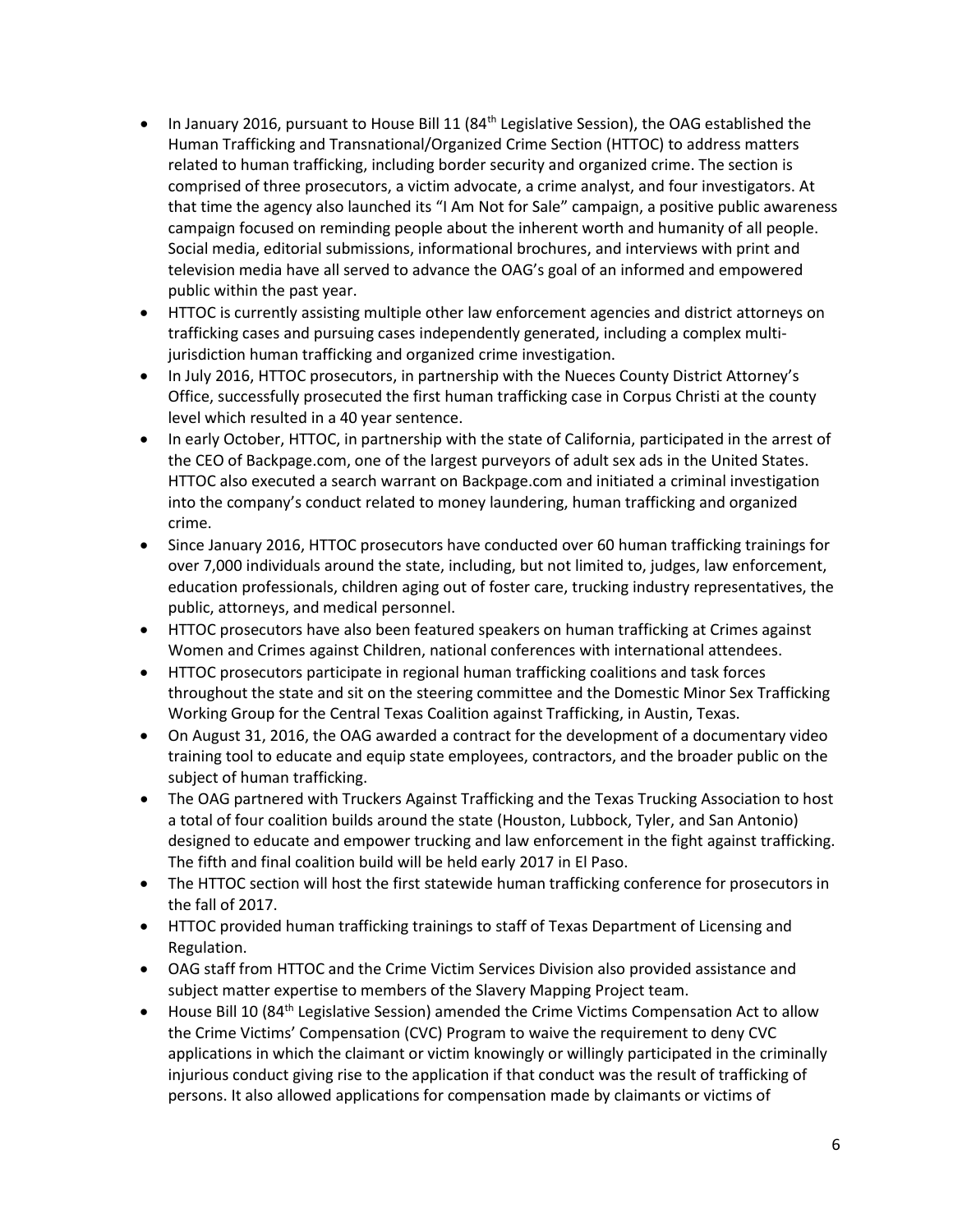trafficking of persons to not be denied based on if the victim or claimant was engaging in illegal behavior at the time the criminally injurious conduct occurred. Both of these changes were already part of CVC internal policies and administrative rules prior to the legislative change.

#### Office of Court Administration (OCA)

- Pursuant to House Bill 2455, 84<sup>th</sup> Legislative Session, OCA is the presiding officer of the Task Force to Promote Uniformity in Collection and Reporting of Information on Family Violence, Sexual Assault, Stalking, and Human Trafficking. After the creation of the Task Force in September 2015, OCA assembled the relevant subject matter experts who worked together over the course of 2016, and in September, issued their findings and recommendations on data collection in a report to the Legislature.
- OCA continues to provide live trainings to judges and other criminal justice professionals as well as through webinars related to the reporting of protective orders to the Texas Crime Information Center, which will enhance protection of human trafficking victims.

#### Office of the Governor (OOG)

- The OOG provided a grant to the University of Texas at Austin (UT) for a human trafficking mapping project to help prevent exploitation and increase care for survivors by gathering comprehensive data from across the state. The Texas Slavery Mapping Project is a partnership between UT and Allies Against Slavery to gather information about human trafficking across the state, including cataloging services available to victims, and "mapping" several key regions of the state to allow for economic analysis on the cost of human trafficking.
- Pursuant to HB 10 and HB 1446, 84<sup>th</sup> Texas Legislature, the OOG developed the Child Sex Trafficking Team (CSTT) within the Criminal Justice Division. CSTT is leading a collaboration of public and private partners to develop and implement a comprehensive state plan to combat child sex trafficking and recover and restore its survivors. CSTT's approach is based on best and promising practices from around the country, and is child-centered, trauma-informed, collaborative, and continuously improving.
- Because each region is so diverse in stakeholders, resources, and needs, CSTT will develop and support at least eight regional models in the next four years to recover and restore survivors.
	- Regional models will be part of a statewide network of services available to survivors.
	- Each regional model will provide a continuum of care for survivors, from immediate recovery to long-term restorative services.
	- Regional models will include:
		- public and private stakeholders;
		- multi-disciplinary teams and protocols;
		- community-based case managers; and
		- OOG regional coordinators to ensure on-going support, collaboration, accountability, and continuous quality improvement.
- In September 2016, CSTT started meeting with stakeholders to develop a Houston area regional model and plan to start work in North Texas in late spring 2017. These are the two largest urban areas with the most trafficking activity and the most coordinated community response to child sex trafficking in the state. CSTT will prioritize subsequent regions based on both need (numbers of victims and potential victims) and readiness (existing collaboration and efforts).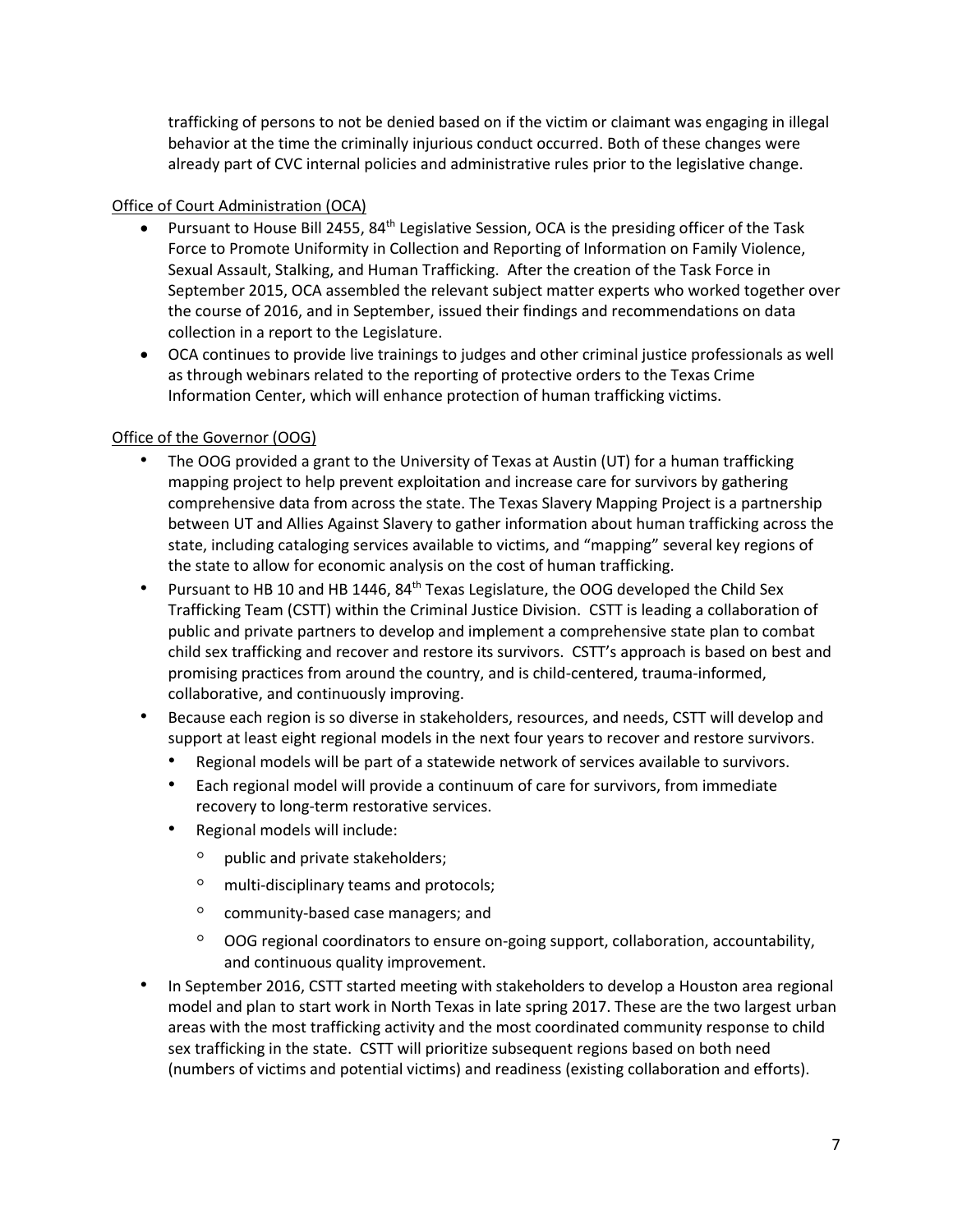• To meet the diverse and urgent needs of all of Texas' child victims, CSTT will also build capacity statewide by investing in existing collaborative efforts of anti-trafficking taskforces and coalitions and with the development of best and promising practices in survivor care. These new programs and services will become part of our network of regional models that victims, regardless of regional origin, can access according to need.

#### Office of the Secretary of State (SOS)

- The SOS has worked with the OAG and other Task Force partners to develop the Human Trafficking Prevention Business Partnership to engage participating corporations and other private entities in voluntary efforts to prevent and combat human trafficking pursuant to House Bill 2511 (84<sup>th</sup> Legislative Session).
- The SOS joined a press conference with the legislative author and sponsor at the program launch and has since promoted it through a press release and social media. Two certificates of recognition were issued during fiscal year 2016.

#### Supreme Court of Texas Permanent Judicial Commission for Children, Youth and Families (Children's Commission)

- The Children's Commission is focused primarily on providing information to judges and attorneys responsible for child welfare cases to raise awareness of human trafficking as it impacts children involved with the child welfare system.
- In partnership with the Texas Center for the Judiciary (TCJ), the Children's Commission is working to fulfill the judicial training on human trafficking requirement under House Bill 10 (84<sup>th</sup>) Legislative Session) for judges responsible for hearing child welfare cases.
- In August 2015, Justice Eva Guzman, Supreme Court Justice and Chair of the Children's Commission, delivered a keynote address on human trafficking at the Advanced Family Law CLE to an audience of over 100 attorneys practicing child welfare law.
- At the annual Child Welfare Judges Conference in August 2015, the Children's Commission, in partnership with TCJ, provided training on human trafficking to over 80 judges handling child welfare cases, presented by representatives from the Harris County District Attorney and Juvenile Probation. Judges were surveyed before and after the conference to assess their knowledge base and the effectiveness of the training provided.
- In September 2015, the National Center for Missing and Exploited Children gave a presentation on trafficking at a quarterly Children's Commission meeting to an audience of judges, mental health providers, attorneys, advocates, and other child welfare partners.
- In November 2015, the Children's Commission sponsored a training at the annual Department of Family and Protective Services Attorney Conference that included a session on "Human Trafficking 101 for Lawyers," with a panel from the Department of Public Safety, Allies Against Slavery, and the Bexar County District Attorney's office.
- The Children's Commission Texas Child Protection Law Bench Book is updated annually and includes recent legislation passed regarding human trafficking. In 2016, a one page checklist on human trafficking was added to the Bench Book as an additional resource for judges.
- Through Jurist in Residence correspondence, the Children's Commission also relays important information to judges hearing child welfare cases including a January 2016 letter about the intersection of child welfare and human trafficking.
- The Children's Commission participates in the nationwide Capacity Building Center for Courts P.L. 113-183 Constituency Group to learn about best and current practices to prevent and respond to trafficking of children and youth in foster care.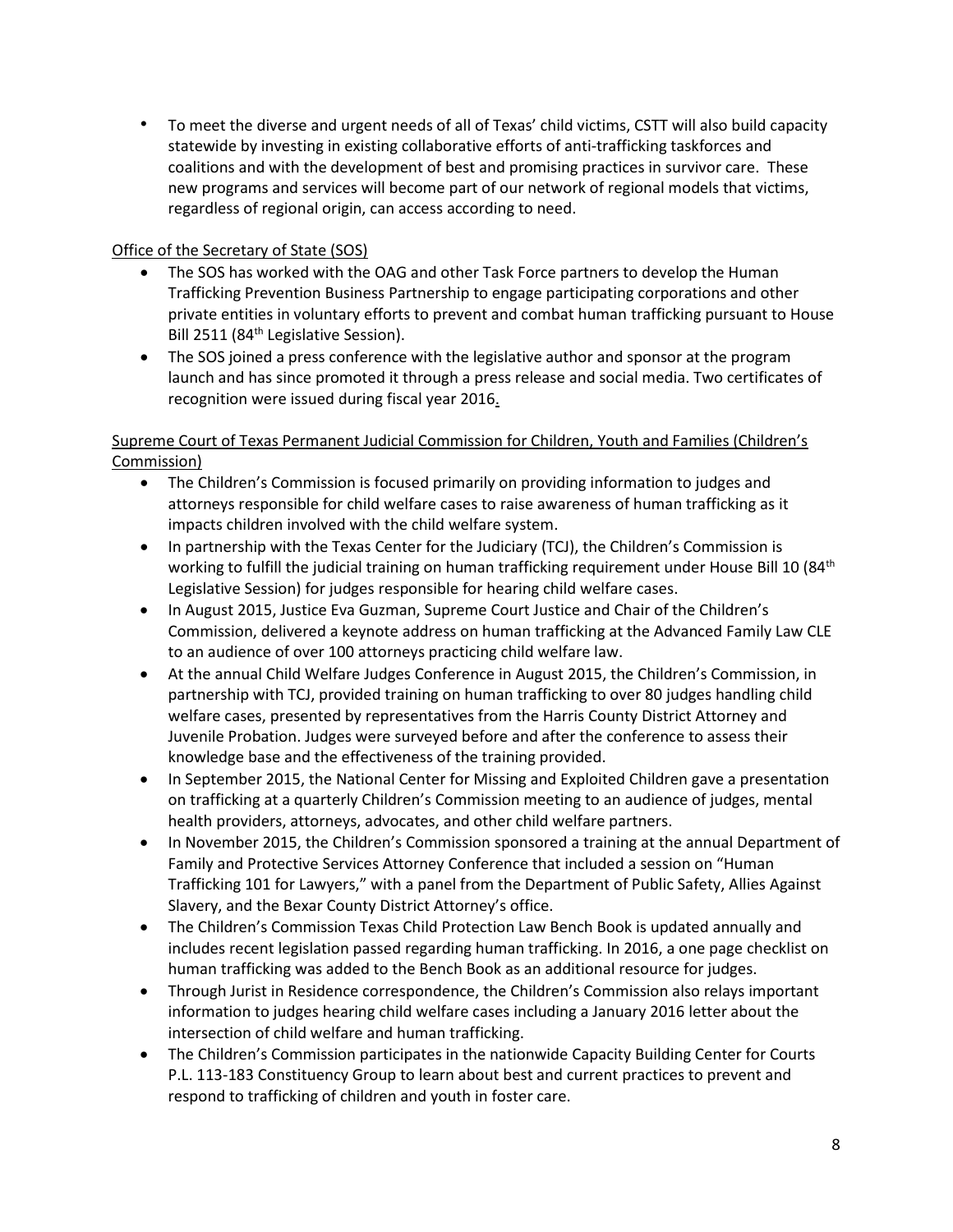- The Children's Commission also provides scholarships for attorneys and judges to attend national conferences including the National Association of Counsel for Children and National Council of Juvenile and Family Court Judges where national experts present information about issues impacting child welfare, including human trafficking. The Children's Commission receives feedback from judges about effective and engaging training sessions related to human trafficking and makes an effort to bring experts and speakers to Texas to share information and best practices.
- Children's Commission staff attend local, state, and national trainings, including the Family Focused Treatment Association conference sessions on human trafficking to stay informed about successful strategies to combat trafficking and develop expertise to relay information to judges and attorneys as needed.
- In addition to serving on the Human Trafficking Prevention Task Force, the Children's Commission also works with the Office of the Texas Governor's Child Sex Trafficking Team and the Office of Court Administration to develop strategies to improve judicial handling of child welfare cases where children or youth are at high risk of becoming trafficking victims.

#### Texas Alcoholic Beverage Commission (TABC)

- TABC law enforcement personnel are specifically trained on how to identify potential human trafficking victims.
- TABC conducts operations across the state to identify and recover victims who may be being trafficked at businesses which fall under the regulatory authority of TABC.
- In August 2016, TABC launched its updated mobile application, TABC Mobile, which enables consumers to report suspected human trafficking.
- In conjunction with the Houston Area Council on Human Trafficking, during club and bar inspections, TABC is discreetly issuing paper cards with information on how to report human trafficking.
- Since 2014 TABC has cancelled nine permits at locations with violations ranging from sales of narcotics, drink solicitation, human smuggling, and subterfuge ownerships. Each location also had allegations of human trafficking.

#### Texas Department of Criminal Justice (TDCJ)

- TDCJ Victim Services Division provides statutorily-mandated services to victims and their families when the offender has been sentenced to TDCJ Correctional Institutions Division and is on parole/mandatory supervision. Mandated services include, but are not limited to:
	- $\circ$  Revising, distributing, and collecting statistics on the Victim Impact Statement form;
	- $\circ$  Operating the Victim Notification System, which provides registrants with notifications regarding the status of offenders; and
	- o Providing oversight for victim-offender mediation.
- TDCJ provides assistance related to extending protective orders after the offender has been released. These protective orders can provide trafficking victims with greater protection long after the victim has been recovered and begun the restorative process.
- TDCJ provides technical assistance and in-person and web-based training to criminal justice and victim services professionals. In collaboration with key stakeholders, TDCJ also developed and maintains the Texas Victim Assistance Training (TVAT) Online and hosts the TVAT Academy. The TVAT Online is a statewide and web-based foundational level training focused on victimcentered service delivery and professional development that complements other victim services initiatives and enables new advocates to acquire baseline professional skills and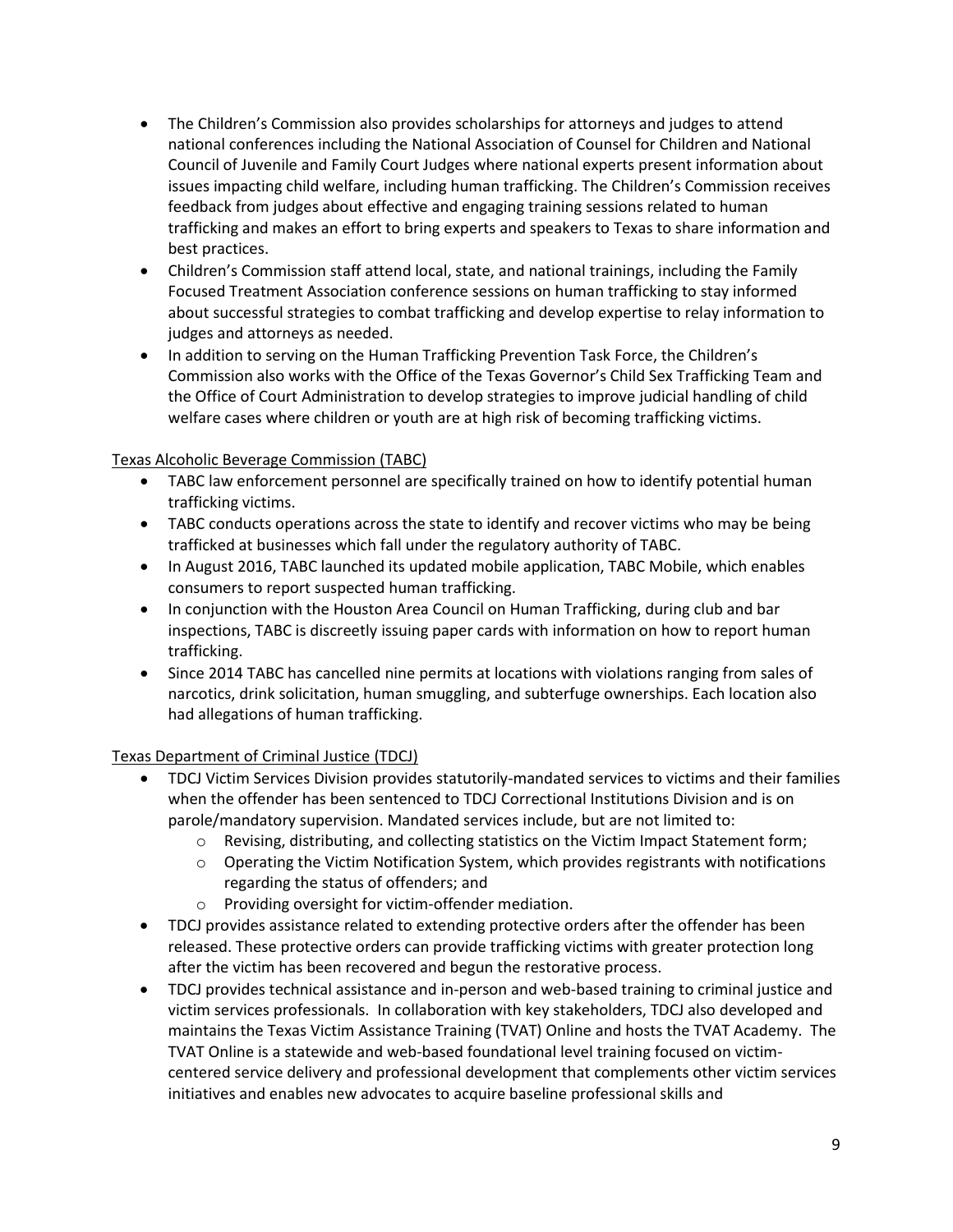competence. The TVAT Academy is an in-person academy/training that follows the continuumof-service model which provides for accurate assessment of victim needs, victim service provider awareness of multidisciplinary issues, and seamless delivery from all victim service provider groups.

#### Texas Department of Licensing and Regulation (TDLR)

- Members from TDLR, Field Operations Division have participated in IPC training conducted by DPS. The TDLR field employees conduct periodic, unscheduled, onsite inspections at various facilities throughout the state.
- Agency staff attended the Slave Free City Summit on April 22 and 23, 2016, held in Austin. This provided a forum for us to work collectively with other agencies to share information, develop an understanding of our roles and create a plan.
- TDLR has been working with Polaris to develop a training webinar on trafficking in massage parlors for our field personnel. This training was conducted in October 2016.
- TDLR has identified and reported suspected trafficking to the National Hotline for Human Trafficking, resulting in sharing information with the Department of Homeland Security.
- TDLR is working on creating a continuing education course on Human Trafficking which will be made available to our licensees.
- TDLR social media manager and human trafficking liaison organized a training on Human Trafficking for the Texas Social Media Alliance (a networking group of state employed social media experts) on November 9, 2015. TDLR's social media manager has been posting information on trafficking to raise awareness.

#### Texas Education Agency (TEA)

- Ten of the 20 Education Service Centers have published the human trafficking training for educators that was developed by the Task Force and TEA.
- TEA continues to update the human trafficking training and maintain the related information hosted on its statewide website.
- Pursuant to House Bill 10 (84<sup>th</sup> Texas Legislature), TEA is working to implement changes to their policy governing the reports of child abuse and neglect to include reports related to human trafficking of a child.

#### Texas Juvenile Justice Department (TJJD)

- TJJD is developing a human trafficking training for juvenile correctional officers pursuant to Senate Bill 1356 (83<sup>rd</sup> Legislative Session).
- Trafficking-related questions are asked to all youth at intake to identify potential victims.
- TJJD has co-hosted a statewide conference which consisted of multiple human trafficking sessions to raise awareness of the crime and its effects on victims.

#### Texas Parks and Wildlife Department (TPWD)

- TPWD has been working in the border region to achieve many goals, one of which is to deny, disrupt, and/or capture persons who are involved in human trafficking.
- All TPWD Game Wardens receive the Texas Commission on Law Enforcement Human Trafficking Course after being commissioned and prior to graduating from the Game Warden Training Academy.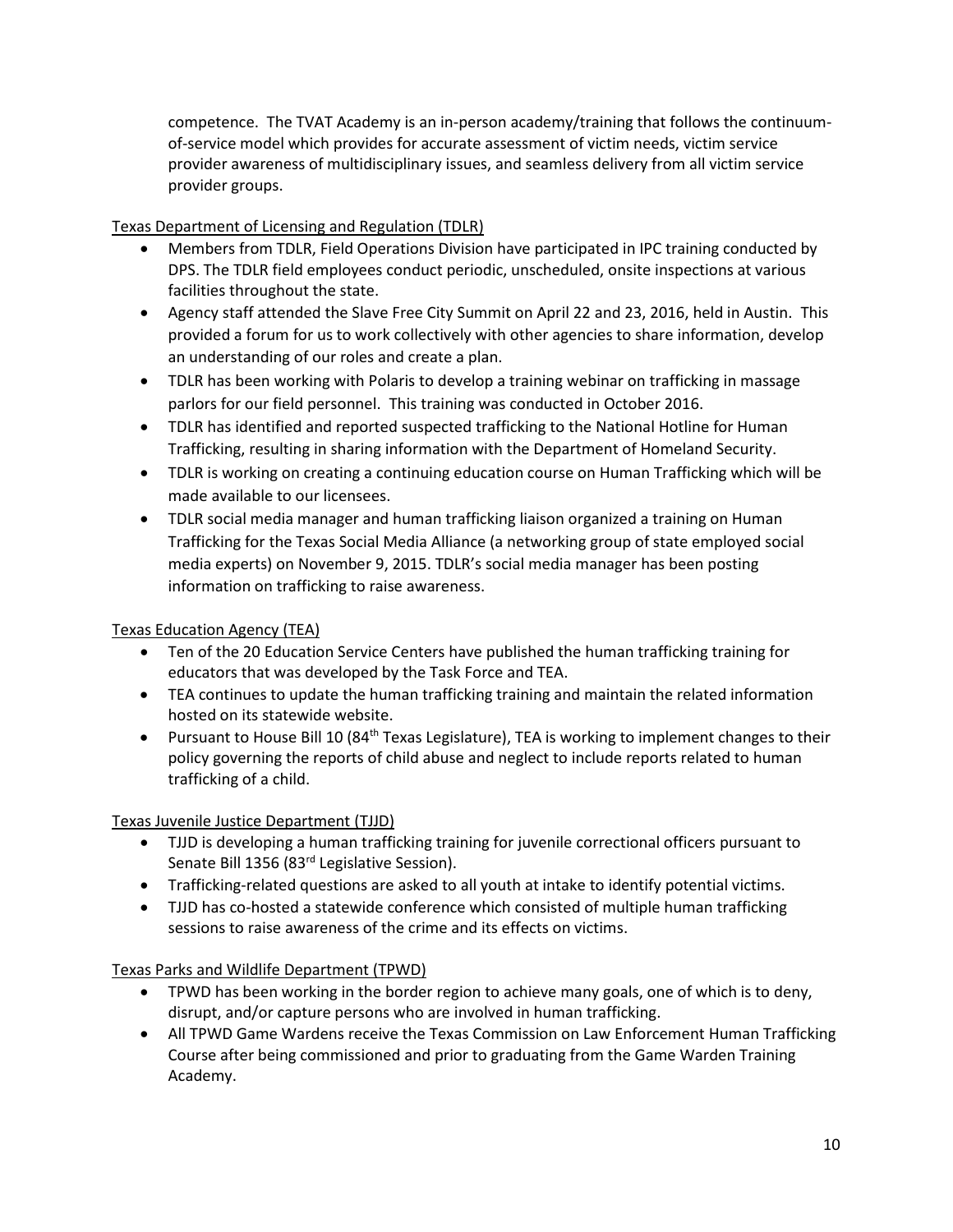Human trafficking arrests have occurred as a result of Game Wardens receiving human trafficking training.

#### Texas Workforce Commission (TWC)

- TWC administers the Texas Child Labor Law, Chapter 51, Texas Labor Code, which serves to ensure that a child is not employed in an occupation or manner that is detrimental to the child's safety, health, or well-being. TWC investigates child labor complaints and conducts approximately 2,400 on-site compliance inspections of employers a year. All child labor investigators are trained in identifying and properly responding to any suspected human trafficking they might encounter.
- In October 2014, TWC's Child Labor Investigators completed a new training course on human trafficking utilizing training developed by the Human Trafficking Prevention Task Force.
- TWC operates a Fraud, Waste, and Abuse Hotline (1-800-252-3242). TWC's policy is to refer any report of human trafficking received via this hotline to the appropriate law enforcement agency.
- TWC, our 28 Local Workforce Development Boards, and our Texas Workforce Solution partners assist victims of human trafficking by utilizing available training and resources to identify potential victims of human trafficking and taking appropriate steps once identification has occurred; providing employment training services specifically tailored for victims of trafficking; and providing referrals to resources and service providers, particularly non-profit organizations that are specifically geared toward working with victims of trafficking.
- TWC, in partnership with the Human Trafficking and Transnational Organized Crime (HTTOC) Section of the Texas Attorney General's office, is in the process of developing and providing human trafficking training for TWC labor outreach workers for 2017.

## **Efforts of Non-Governmental Organizations**

Texas anti-trafficking efforts have benefited from a growing, active, and dedicated number of nongovernmental organizations. These organizations work to raise awareness of human trafficking, train members of the public, serve victims, and identify and address challenges throughout the state. Some organizations are statewide, others are regional or local, but all work to improve Texas' response to trafficking. Below is a snapshot of several such organizations and the work they have completed over the past two years.

#### Children at Risk

- Over the past two years, a significant amount of data collected by Children at Risk focused on the demand for commercial sex. The organization has worked with others to collect indicators of demand in Texas and has witnessed the growth of online advertisements for paid sex as well as the proliferation of commercial front brothels.
- Children at Risk recently released *The Sex Trafficking Marketplace: Addressing Demand through Legislation and Tactics*, which focuses on demand for commercial sex in Texas and includes analysis of commercial sex legislation, information on demand-reduction tactics, and provides avenues of future research and policies.<sup>2</sup>

<sup>2</sup> Children at Risk. 2015. *The Sex Trafficking Marketplace: Addressing Demand through Legislation and Tactics*. pg. 7-8.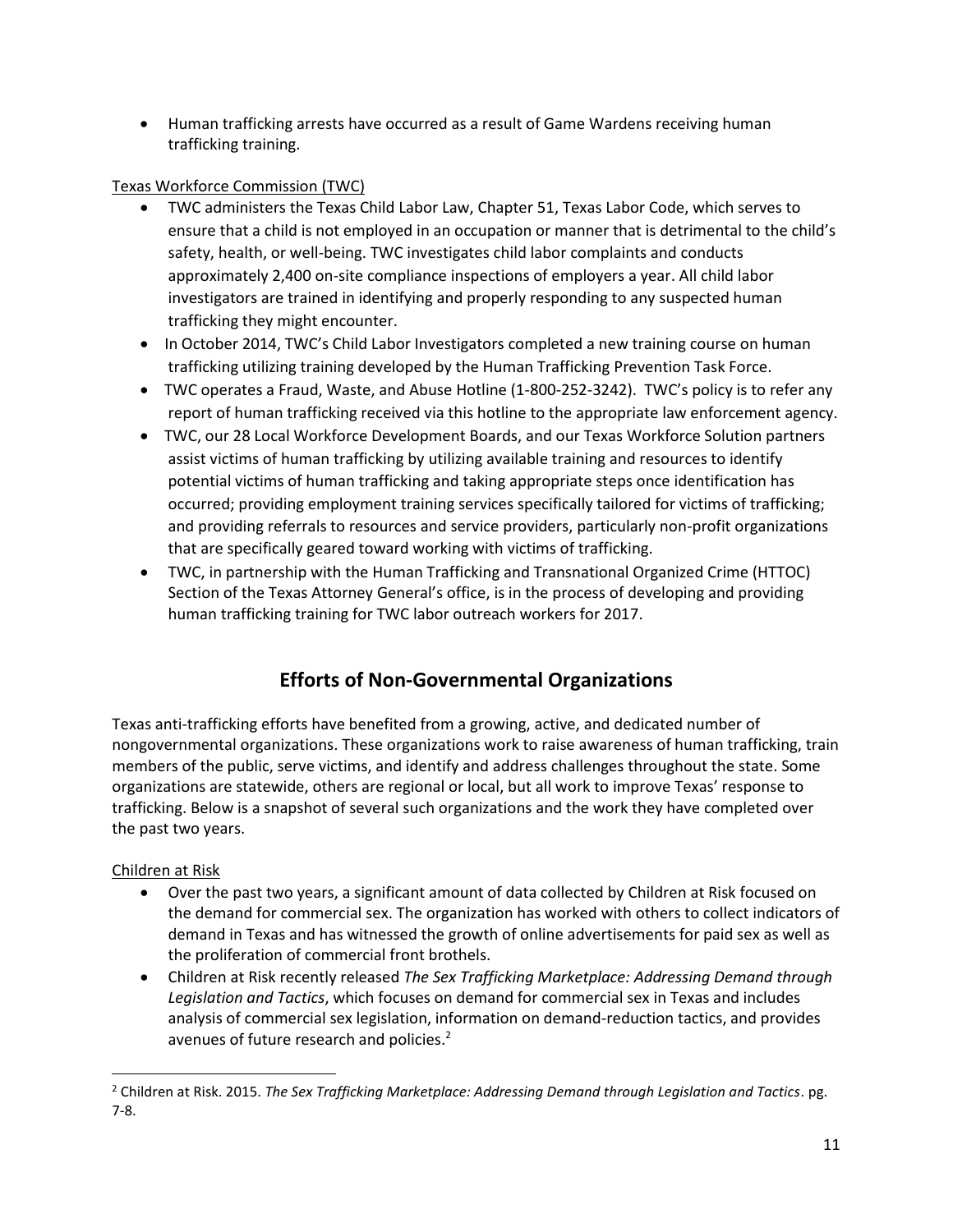- Children at Risk worked with the Secretary of State and members of the Attorney General's Task Force to create and implement the Human Trafficking Prevention Business Partnership. In January of 2016, the first official Human Trafficking Prevention Month in Texas, Sabre GLBL Inc. was announced as the first business in Texas to apply for the Human Trafficking Prevention Business Partnership Program.
- Over the past two years, the organization has reached over 2,000 individuals through trainings and presentations.
- Each year, Children at Risk hosts a statewide Human Trafficking Summit. Each of the summits in the past two years hosted over 100 participants, and key themes included the importance of a protective response for child sex trafficking victims and issues related to addressing demand.
- Children at Risk has authored multiple opinion pieces in newspapers with broad readership and participated in numerous television and radio interviews. These activities reach the larger community and shift cultural norms with respect to human trafficking and sexual exploitation.
- Children at Risk partners with numerous task forces, coalitions, and stakeholders around the state in order to help advance efforts in the fight against human trafficking.
- Children at Risk also continues to operate and grow its Human Trafficking Resource Database. This tool provides an online directory of anti-trafficking resources from across the state. The database contains information available to the public, as well as information accessible only to members who have joined the database. Promising Practices distinguish organizations and help connect users with needed resources. The database currently contains over 200 social service providers, law enforcement agencies, researchers, and other advocates.
- The CEASE (Cities Empowered Against Sexual Exploitation) Network is a collaboration of 11 pioneering cities across the country committed to innovating, testing, and sharing strategies to deter the demand for commercial sex. Children at Risk serves as the coordinator for the two Texas teams represented in the network, CEASE Houston and CEASE North Texas. Since the launch of the initiative, the Texas teams have disrupted well over 7,000 active buyers and provided deterrent and preventative messaging to many more potential buyers. These disruptions consist largely of the use of deterrent messaging provided directly to men attempting to broker sex acts online as well as arrests.

Texas Association Against Sexual Assault

- TAASA staff presented at Texas Council on Family Violence Executive Director's conference on the journey, where the potential trafficking "hot spots" are, and the trauma associated with the journey north.
- Provided human trafficking training and technical assistance to the Rio Grande Valley.
- Technical assistance was provided to Ft. Hood and Ft. Sam Houston along with the international human trafficking cell for the multinational exercise in D.C. (at Langley AFB), where 19 countries, 10 international organizations, and 15 US government agencies were represented.
- TAASA also provided human trafficking webinars during this time that have been well attended across various states in addition to Texas. Topics included:
	- o Commercially Exploited Children in Medical Settings
	- o Domestic Minors of Sex Trafficking in a Juvenile Detention Setting
	- o Human Trafficking Networks and Interviewing Skills
	- o How Pimps Select and Access their Victims
- TAASA has also provided technical assistance to communities wishing to start a human trafficking coalition, and has provided training on the topic at various conferences in Texas.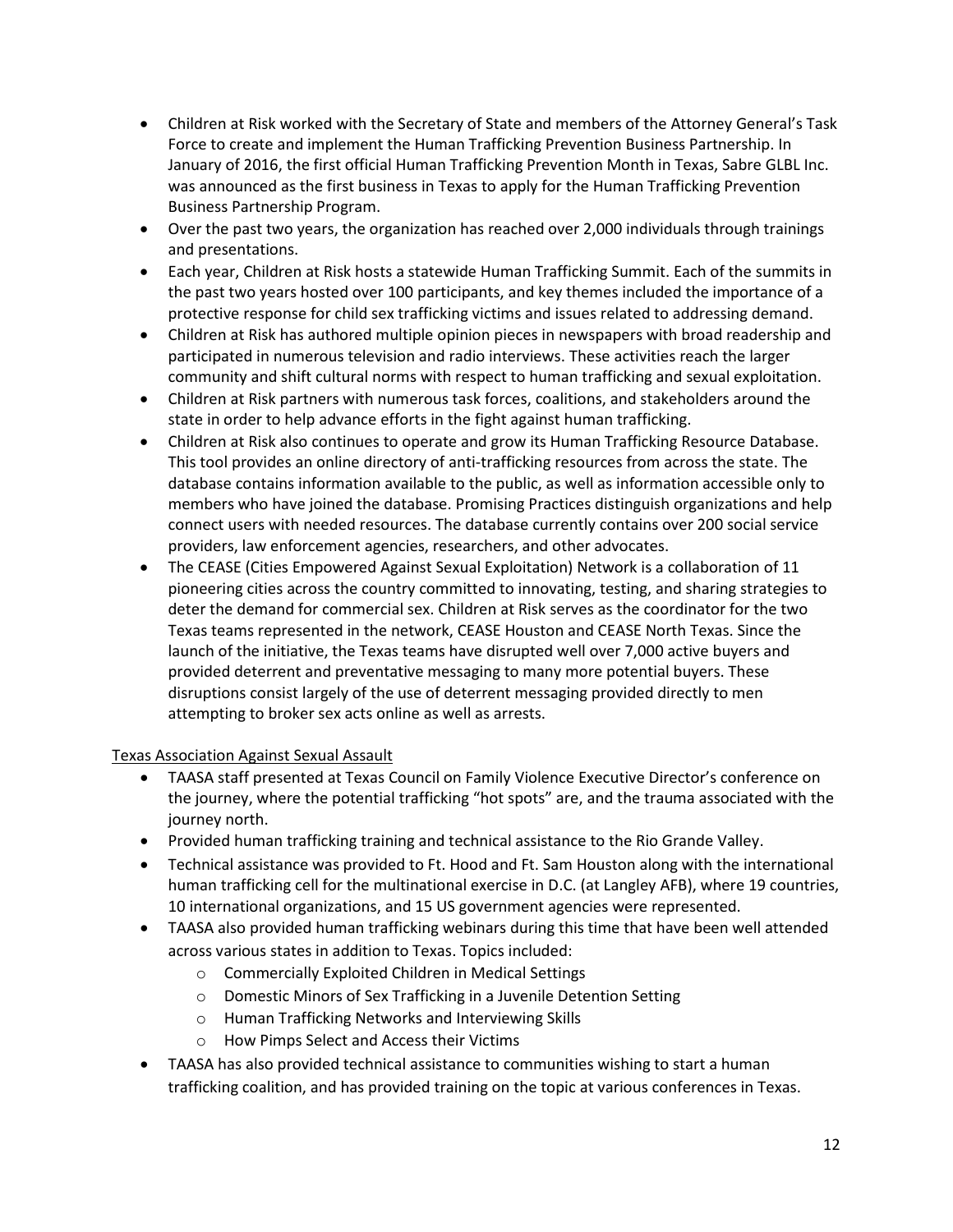- TAASA was also part of the Resource Sharing Project Round Table project in Atlanta, Georgia, where TAASA presented to other states on human trafficking, both international and CSEC.
- In October 2016, TAASA presented at the Nuestra Voces national conference on human trafficking and trauma in the Latina population, and at the Latinos Against Domestic Violence conference on how Latina youth are targeted for human trafficking by gangs.

#### Allies Against Slavery

- Allies, as a core partner on the Texas Slavery Mapping Project, continues to help drive cutting edge research for the state to create baseline data on the scope and nature of human trafficking.
- Allies designed an electronic screening tool, called the Tier One Screener, to more rapidly and effectively identify possible victims of domestic minor sex trafficking. The Tier One Screener is a short, easy to use and evidence-informed tool that can be used by law enforcement, service providers, medical personnel and other stakeholders who might directly interface with victims.
- The Central Texas Coalition Against Human Trafficking adopted the Slave-Free City Network, coordinated by Allies, as its new operating strategy and structure in October 2015.
- The Domestic Minor Sex Trafficking Working Group, a sub-group of the Slave-Free City Network in Austin, is working on pilot programs that include a drop-in center with targeted services for DMST youth, along with a re-imagined protocol for immediate response to victims, emergency shelter and survivor advocates.

#### University of Texas at Austin Institute on Domestic Violence & Sexual Assault

The OOG provided a grant to the University of Texas at Austin (UT) for a human trafficking mapping project to help prevent exploitation and increase care for survivors by gathering comprehensive data from across the state. The Texas Slavery Mapping Project is a partnership between UT and Allies Against Slavery to gather information about human trafficking across the state, including cataloging services available to victims, and "mapping" several key regions of the state to allow for economic analysis on the cost of human trafficking.

The Texas Slavery Mapping Project is a collaborative and interdisciplinary effort among researchers from:

- Institute on Domestic Violence and Sexual Assault (IDVSA) at The University of Texas at Austin School of Social Work;
- Bureau of Business Research at The University of Texas at Austin; and
- Allies Against Slavery *Community Partner*

The team works in collaboration with the Child Sex Trafficking Team (CSTT) at the Criminal Justice Division of the Office of the Governor. The CSTT has played a vital role in helping connect the research team with stakeholders statewide and providing opportunities and logistics for data collection.

In Phase I, researchers identified a mixed-methods approach to build a statewide prevalence estimate for labor and sex trafficking in Texas, analyzing secondary data through the Estimation of Risk model to assess potential cases of human trafficking and to explore the scope of human trafficking in Texas. This preliminary model goes beyond known trafficking cases and tips, leveraging available secondary sources of data to produce ratios rather than absolute counts. This methodology will also allow researchers to estimate the economic value of trafficked labor in sample industry sectors. The research team employed primary and secondary data sources to estimate lifetime social service costs for human trafficking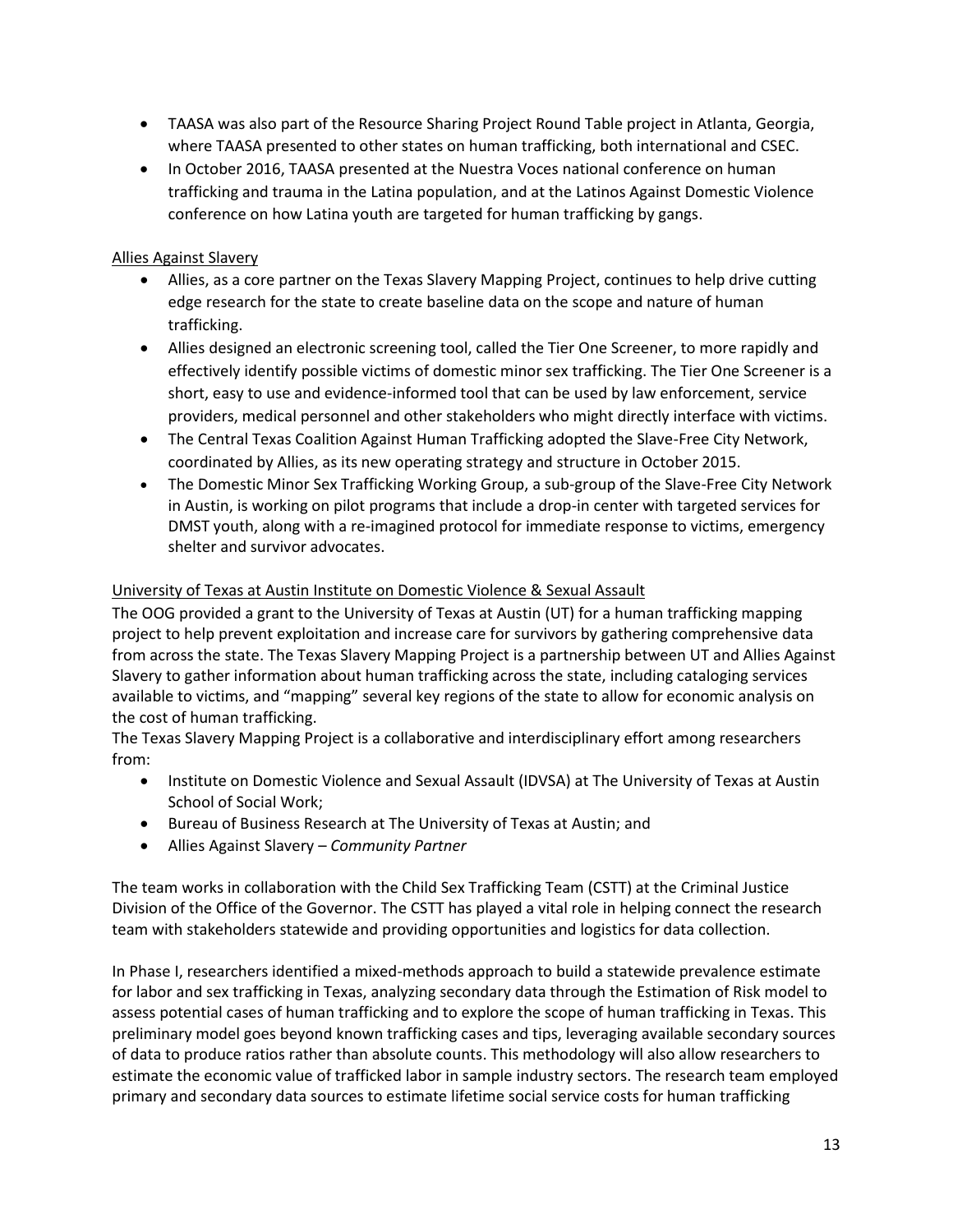victims in Texas. In conjunction with the CSTT, a preliminary gaps analysis will explore program efficacy and assess perceived gaps in service provision.

Initial stages of data collection have included:

- Extensive review of the estimation literature;
- Development of an approach tailored for this study that leverages available secondary sources of data for the state;
- Identification of primary research to fill data gaps; and
- Piloting tools for service providers, potential victims, and survivors regarding the processes of victim identification and survivor rehabilitation.

While the research has not yet yielded a complete estimation of victim types or a full regional description in each area of Texas, initial findings have helped guide the next phase of inquiry. Therefore, research that addressed scope and economic impact in Phase I will hopefully continue into Phase II, expanding upon the preliminary gaps analysis with the addition of assessing gaps in the processes of identification and recovery of trafficking victims.

Phase II research activities will also include:

- Composition of an online resource which maintains information about service provision for the purposes of assisting in the recovery of trafficking survivors;
- A vetted and concise collection of data on human trafficking from various sources, improving accessibility to existing data and setting a precedent for availability of statistics;
- Development of a GIS application that provides advanced view and query capabilities regarding the incidence and prevalence of human trafficking by region for funding, training, research, and prevention purposes; and
- Exploration of service providers' and survivors' perceptions of program efficacy and provide recommendations to fill gaps in service provision

## **Collaborations with Federal, State, and Local Partners**

All major Task Force deliverables have been the product of multi-agency collaborations, the most apparent of which have been the production of Task Force reports which have included legislative recommendations prior to each Legislative Session since 2011. As mentioned earlier, 53 of the Task Force's 58 recommendations have become law. These recommendations have been developed through the collaboration of Task Force members and passed into law by partners in the Legislature. These efforts have produced extensive changes to Texas law, increased the state's ability to address the challenges presented by human trafficking, and made Texas a national leader in the fight against human trafficking.

While the legislative changes have been significant, Task Force members have continued to collaborate on several other initiatives which have proven fruitful. Several of these efforts are listed below.

 Members of the OAG-led Task Force and DFPS worked to develop a human trafficking training for DFPS staff. DFPS began using the training on September 2, 2014, and by September 15, 2015, had trained over 6,000 personnel.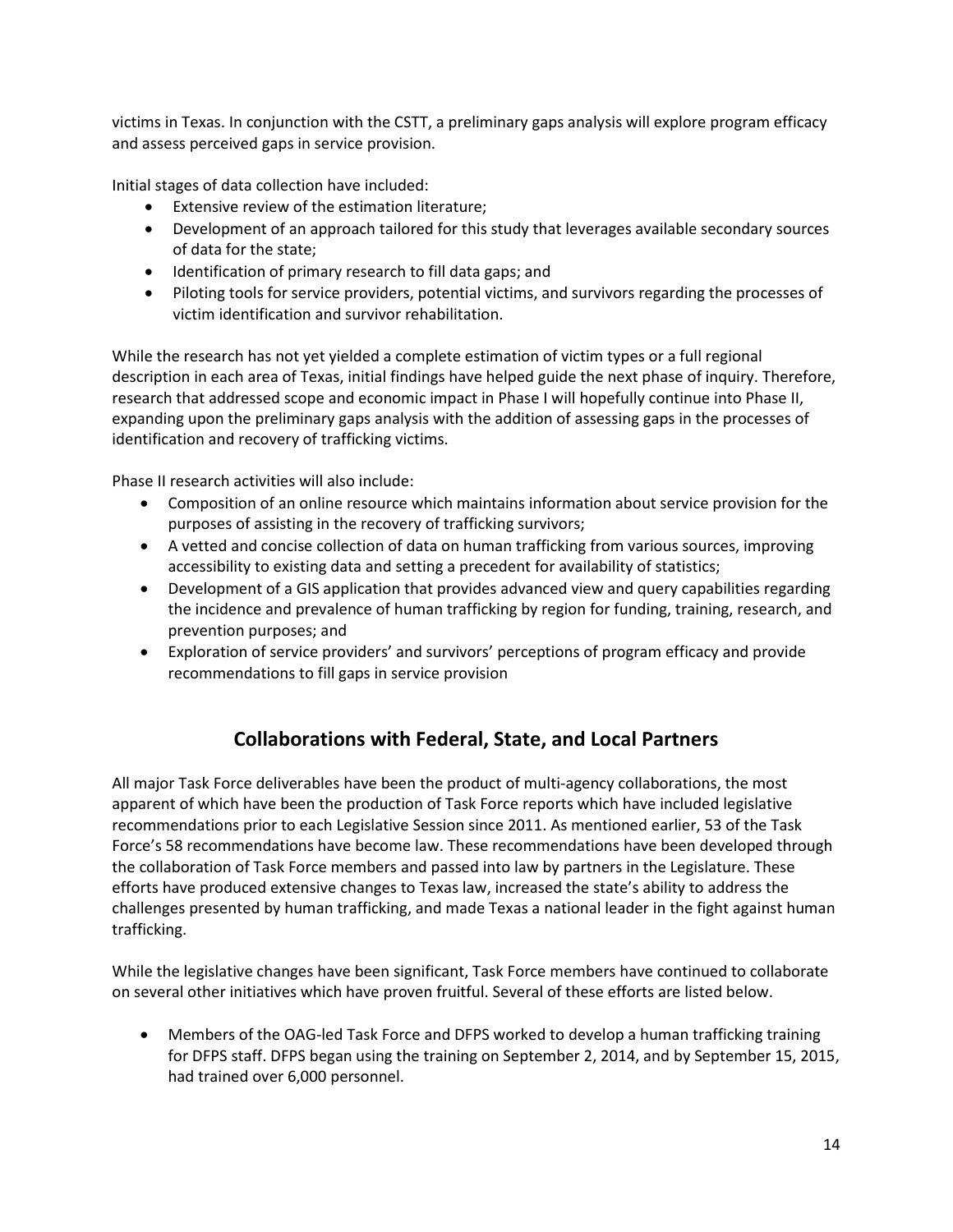- The Office of the Governor, since 2010, has provided a grant through its Criminal Justice Division to the OAG for the purposes of conducting training on human trafficking. As of August 31, 2015, this grant has allowed OAG personnel to train 7,856 law enforcement officers and 2,384 other individuals on how to identify human trafficking victims and to help better prepare law enforcement officers for investigating this crime.
- Law enforcement from across the state collaborate with partner agencies to identify potential trafficking victims and apprehend traffickers. Such collaborations include, but are not limited to, law enforcement officers from DPS, OAG, TPWD, TABC, Federal Bureau of Investigation, United States Border Patrol, United States Coast Guard, Homeland Security Investigations and other local, state, and federal agencies.
- The Children's Commission has extensive collaborative relationships with federal, state, and local partners related to child welfare. While those collaborations are not specific to human trafficking, these existing collaborations may be used to increase awareness of human trafficking, especially as it impacts children and youth involved in the child welfare system. Some of the collaborative partners of the Children's Commission include but are not limited to:
	- o The Administration of Children and Families;
	- o DFPS;
	- o OCA;
	- o Texas Center for the Judiciary;
	- o Texas CASA, Children's Advocacy Centers of Texas; and
	- o A number of district and other judges responsible for handling child welfare cases.
- TJJD is collaborating with county probation departments to develop a tool to be used to identify potential trafficking victims.
- DPS has worked with Texas Juvenile Justice Department to provide information for their internal training curriculum related to submitting information on human trafficking to DPS's iWATCH program with the Joint Crimes Information Center.
- The OCA collaborated with Task Force members to fulfill the mandates of House Bill 2544 and submitted its report in September 2016. These efforts will help address one of the challenges related to human trafficking – collecting and analyzing available data.
- The OOG will begin collaborating with Task Force members to facilitate the requirements of House Bills 10 and 1446. Those efforts will help to better coordinate state resources in the prevention of trafficking and assistance to victims who have been identified and recovered.
- DFPS and DPS have been collaborating and will continue to collaborate on the referral of cases outside of DFPS' jurisdiction. Texas DFPS can only investigate cases in which the child's guardian, family member, or household member is the potential offender. All other cases lie outside of their jurisdiction and are referred to law enforcement. DFPS is now referring human trafficking cases in which they do not have jurisdiction directly to DPS for follow-up.
- TEA is collaborating with local districts on training education professionals on human trafficking and how those professionals should respond as mandated by law.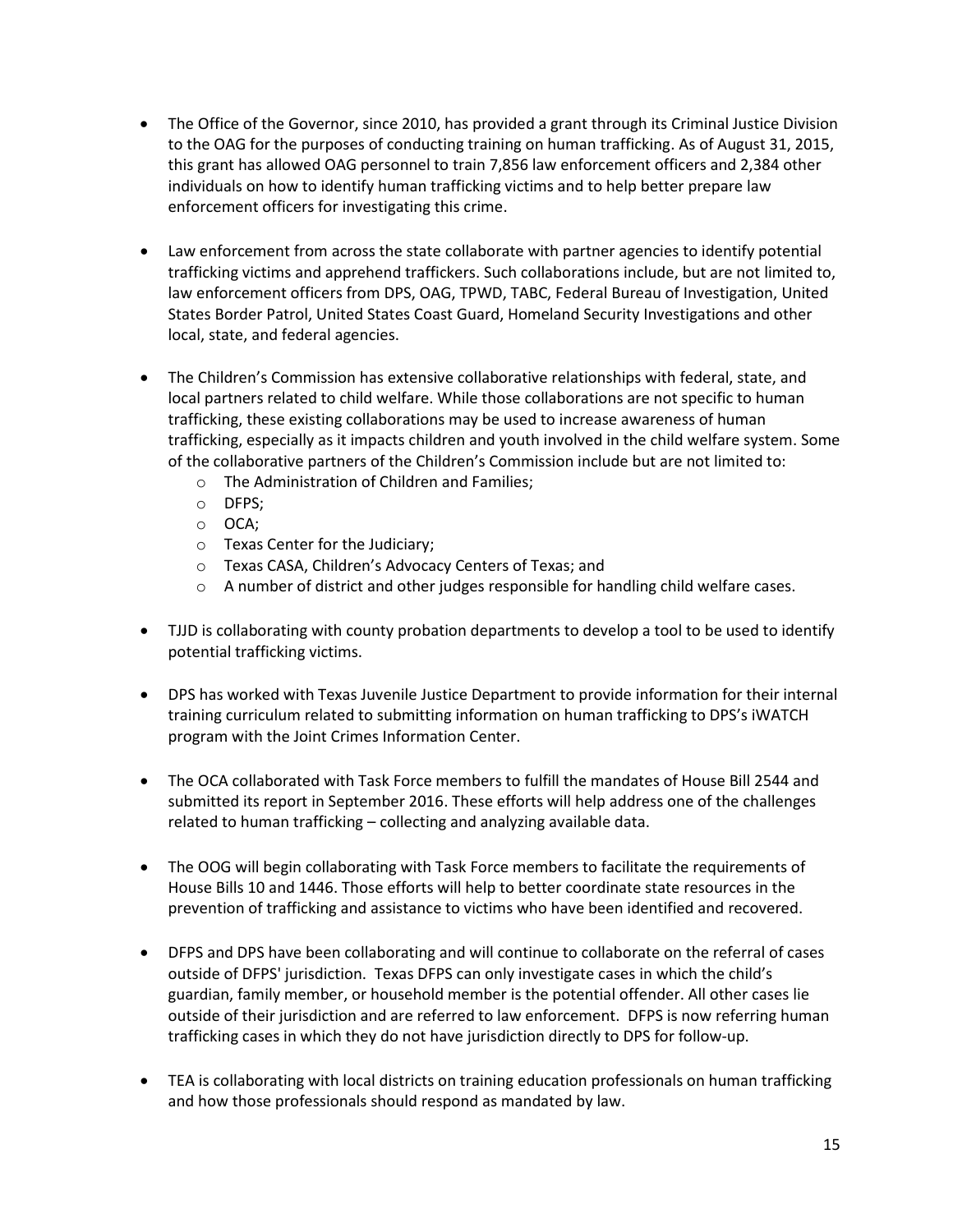- TEA, in partnership with the Texas School Safety Center at Texas State University and the Human Trafficking and Transnational/Organized Crime Section of the Office of the Attorney General, provided in person human trafficking training for 10 regions in 2016 and is scheduled to provide that training for the remaining regions in 2017.
- DFPS and DPS have trained 480 troopers on Interdiction for the Protection of Children (IPC), a program which teaches first responders to look for signs that a child may be being abused or exploited, including commercial sexual exploitation of children. DFPS and the Austin Police Department staff have trained 1,050 Austin Police Department personnel on IPC.
- DSHS worked closely with the rape crisis centers in Lubbock and Amarillo to establish and/or serve on coalitions that provide opportunities for dialogue between local, state, and federal law enforcement agencies, health providers, DFPS staff, school personnel, and social service agencies and strengthen linkages and referral systems for dedicated and efficient responses to victims.
- TDLR coordinated with the Human Trafficking and Transnational/Organized Crime Section of the OAG to provide training for field staff in both the Enforcement and Field Operations Divisions.
- The Waco Police Department Crimes Against Children Unit (CACU) has formed relationships with local foster homes, anti-trafficking advocacy groups such as UnBound, and various local, state, and federal law enforcement and social service agencies to provide a coordinated effort that both seeks to prosecute offenders and protect the victims of DMST. Members of the CACU participate in the Heart of Texas Human Trafficking Coalition, attend roundtable meetings quarterly to discuss cases, and serve on the Prosecution and Protection sub-committee of the HOTHTC. Members of the CACU provide training to civilians and law enforcement which incorporates recognition and reporting of possible DMST. Since 2014, CACU cases have resulted in the first ever charge of Continuous Trafficking of Persons (resulting in a life sentence without the possibility of parole) and the first ever trial for Trafficking of Persons (resulting in 12 consecutive life sentences) in McLennan County.
- The Children's Commission and TCJ sponsored a training on the "Tricks and Tips of Human Trafficking Trials" presented by the Office of the Texas Attorney General's Human Trafficking and Transnational/Organized Crime Section at the January 2016 Family Justice Conference.
- DSHS staff in both Regions 1 and 4/5N, along with the Office of the Attorney General, hosted the *Truckers Against Trafficking Coalition Build* that brought together law enforcement, trucking associations, truck stop owners and managers, and trucking insurance companies to learn how to identify and respond to traffickers and their victims.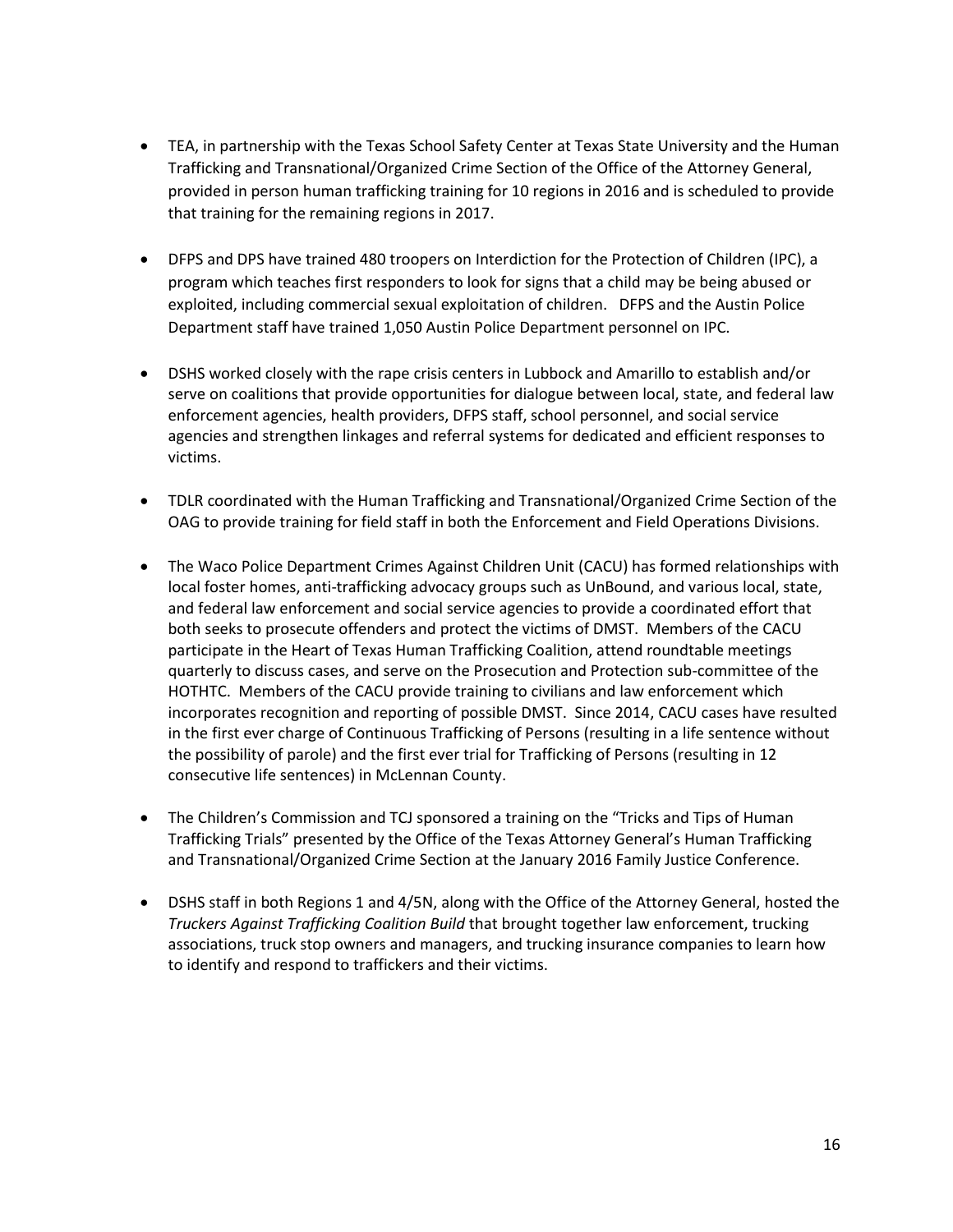## **Statistical Summary of Human Trafficking Activities in Texas**

The Task Force does not have statewide data collection capabilities. However, Task Force members do collect data that are relevant to their agencies. Under Article 60.02, Code of Criminal Procedure, the Texas Department of Public Safety is responsible for recording data and maintaining a database for the computerized criminal history system for the state. The database contains information regarding arrests, disposition, and other criminal history information maintained by DPS. From this system, some information can be gleaned related to human trafficking and compelling prostitution. The charts below provide data on the number of arrests and convictions for compelling prostitution and human trafficking. The data are in fiscal years with the exception of 2007, which covers only January 1, 2007, (the creation of the Task Force) through August 31, 2007. It should be noted that cases from recent years, especially 2016, may be ongoing, thus producing a relatively low number of convictions compared to prior years as of the date of this report.

| <b>COMPELLING PROSTITUTION</b> |     |                              |
|--------------------------------|-----|------------------------------|
| <b>YFAR</b>                    |     | <b>ARRESTS   CONVICTIONS</b> |
| 2007                           | 44  | 22                           |
| 2008                           | 41  | 9                            |
| 2009                           | 57  | 17                           |
| 2010                           | 54  | 21                           |
| 2011                           | 66  | 11                           |
| 2012                           | 63  | 23                           |
| 2013                           | 77  | 20                           |
| 2014                           | 126 | 32                           |
| 2015                           | 97  | 45                           |
| 2016                           | 100 | 27                           |

| <b>HUMAN TRAFFICKING</b> |    |                            |
|--------------------------|----|----------------------------|
| <b>YEAR</b>              |    | <b>ARRESTS</b> CONVICTIONS |
| 2007                     | 34 | 12                         |
| 2008                     | 22 | 6                          |
| 2009                     | 10 | 7                          |
| 2010                     | 20 | 5                          |
| 2011                     | 34 | 6                          |
| 2012                     | 74 | 11                         |
| 2013                     | 87 | 13                         |
| 2014                     | 97 | 27                         |
| 2015                     | 98 | 21                         |
| 2016                     | 50 | 33                         |

## **Statewide Policy Challenges and Initiatives**

The Task Force and other entities have continued to identify challenges related to human trafficking. While many of these issues have been addressed, others remain. To address these many challenges, continued collaboration between federal, state, and local agencies, along with nongovernmental organizations and other interested parties is needed. Some of the challenges require legislative changes; however, many issues can be addressed through policy decisions. Below is a list of issues which should be further explored to determine if policy changes are needed, and if so, what those changes should be.

#### Protection and Placement of Child Victims

Therapeutic placement options for victims of trafficking is one of the biggest challenges facing antitrafficking efforts. Currently, Texas has no designated facility type or licensure for homes that provide shelter and services to victims of human trafficking. **Texas should consider and research the viability of creating specialized, therapeutic placement options specifically for victims of trafficking that provide both residential treatment and 24-hour watchful oversight**. Ideally, these homes would be available to children regardless of whether they are in the care of DFPS or their parents or guardians.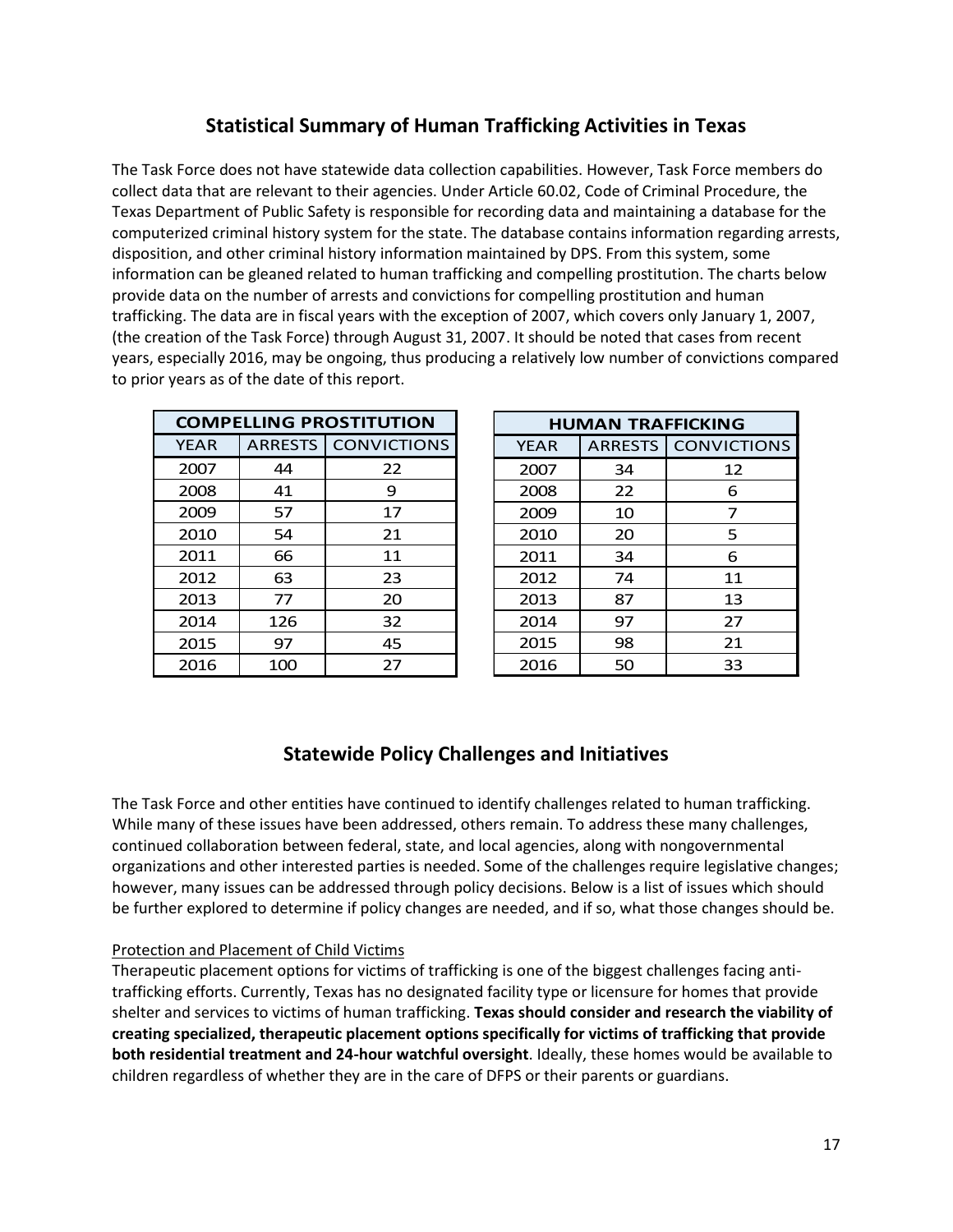Payment for providing watchful oversight and treatment for child victims of trafficking is also a challenge. The amount for which DFPS will reimburse foster homes and residential treatment centers for services provided to victims currently can fluctuate daily despite the fact the services provided are constant. This makes the operation of facilities dependent on those reimbursements tenuous. Determining a constant per diem cost for services to victims would allow service providers to better assist victims by providing stability to the payment and reimbursement system. **Texas should consider whether a constant reimbursement scheme would be more beneficial to all.** 

Finally, the challenge of where and how to place child victims remains. The current system often allows for the placement of victims based on which facility responds to a placement request first rather than attempting to match a victim with a facility that will best meet the particularized needs of the child. Victim placement should be determined by a number of factors, such as type of trauma experienced; proximity to resources, family, and trafficker; and the specific rehabilitative needs of the victim. The current process lacks a victim's needs-based methodology and may even prove counterproductive, and therefore, **Texas should consider developing a process for the placement of victims of human trafficking that prioritizes victim needs.**

#### Reporting Suspected Human Trafficking

Over the past several years, Task Force members, the Legislature, and many other individuals throughout the state have worked hard to bring awareness of human trafficking and encourage identification of suspected trafficking. However, there is no currently accepted statewide reporting system or a coordinated approach for training state partners in the recognition or response to suspected human trafficking.

Ideally, a statewide reporting system would meet four requirements: (1) allow mandated reporters to meet their child abuse and neglect reporting requirement under Chapter 261, Family Code, (2) immediately provide law enforcement with information to protect victims and make arrests of offenders, (3) allow law enforcement the ability to contact the system for information and intelligence, and (4) document the call and statistically account for the call as part of data collection efforts. Most often, suspected human trafficking is identified by callers providing information to the National Human Trafficking Resource Hotline, to law enforcement directly, or in cases of suspected child trafficking, to the Texas abuse hotline. Each reporting avenue provides only a piece of the overall response, but they lack coordination. To address this challenge, **Texas should consider developing a coordinated approach that (1) allows reports of suspected human trafficking to flow seamlessly to and from appropriate agencies and partners and (2) provides appropriate training to state partners.**

Currently, the National Human Trafficking Resource Center Hotline serves as a resource center and an information clearinghouse for human trafficking related instances for the entire nation. While the hotline is a helpful resource, (1) it is not based in Texas, (2) it increases the time it takes for information to get from the reporter to law enforcement, (3) it does not possess a fully developed referral network which allows law enforcement agencies to investigate all tips and mandated reports, and (4) in child cases it does not help mandated reporters fulfill their legal requirements to report child abuse and neglect. These weaknesses within the National Hotline not only create a duplication of efforts by individuals providing information, but also potentially confuse mandated reporters, many of whom may incorrectly assume they have met their reporting requirement under Chapter 261, Family Code, when they contacted the hotline.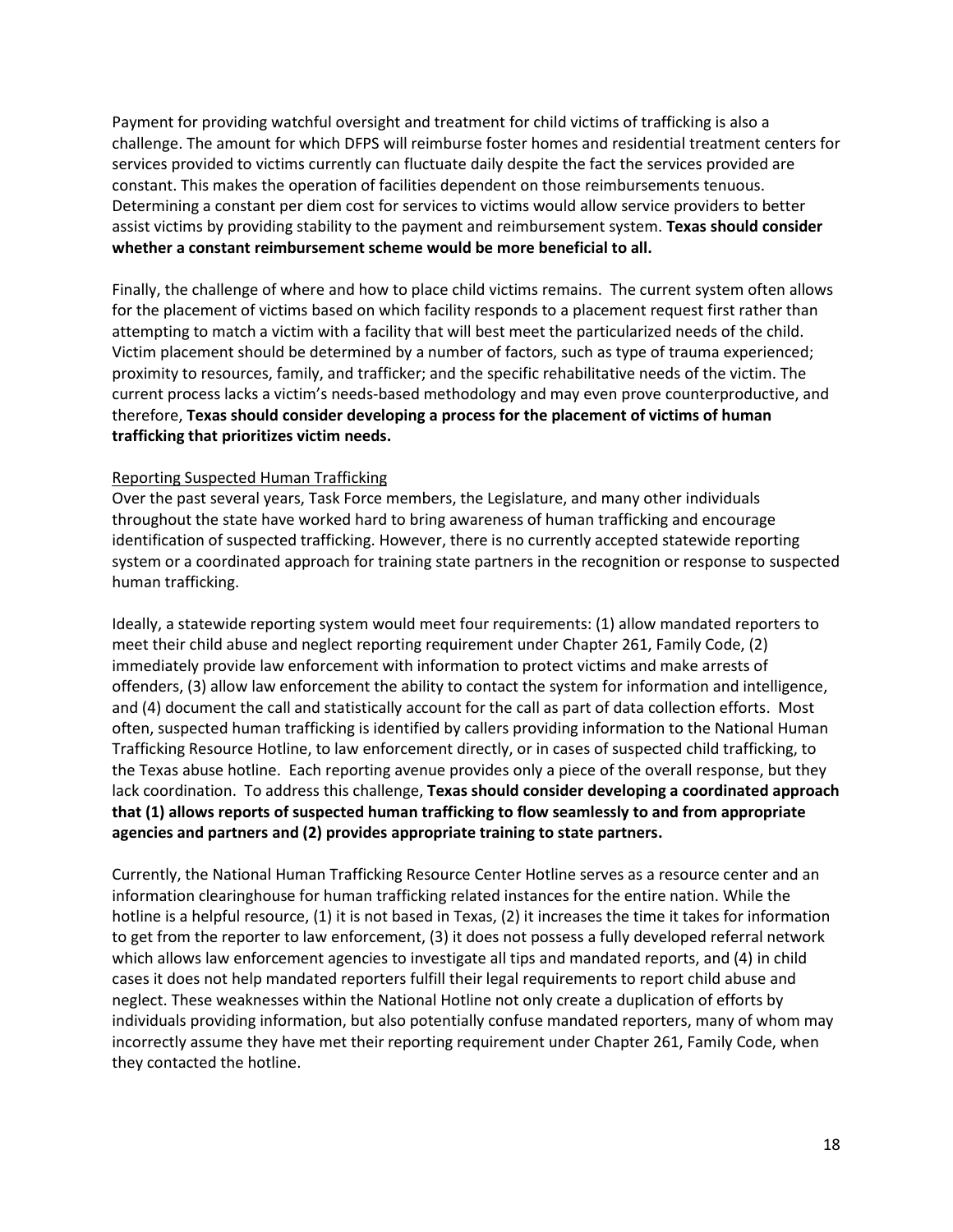Not every call will be placed to the National Hotline, and as such, Texas could marshal current resources to improve reporting to, and responses by, law enforcement. For example, many human trafficking tips may be reported first to DFPS as potential child abuse or neglect cases. A robust anti-human trafficking infrastructure would allow Texas to identify such cases, and appropriately refer them to the correct authorities for investigation, if needed. Additionally, DPS currently operates the iWATCH system which allows individuals to report suspicious activity. The system allows for reports by telephone, mobile app, or the iWATCH website. iWATCH may have a significant positive impact across Texas, and especially in rural areas, by placing callers and law enforcement in contact with investigators that the National Hotline would have no knowledge of or be unable to reach. iWATCH also has the added benefit of allowing those reporting suspected child abuse or neglect to meet their mandated reporting requirements. Together, the National Hotline, DFPS, and iWATCH can provide multiple avenues of reporting. While a one-stop shop would be most efficient, the reality is calls regarding suspected trafficking will come from all areas across Texas and will likely never be funneled directly into one source.

## **Legislative Recommendations**

Since 2011, the Task Force has made 58 recommendations to the Texas Legislature. Of those, 53 have become law. The 11 recommendations below represent ways to improve Texas' response to human trafficking, including but not limited to enhanced penalties for traffickers, providing prosecutors with additional tools for prosecution, improving victim protections, and addressing training needs. The recommendations are the product of the collaborative efforts and unanimous approval of Task Force members.

#### **1. Recommendation: Resolve issues with conflicting prostitution statutes.**

#### **Background:**

During the 84<sup>th</sup> Texas Legislature, two bills passed which amended Penal Code §43.02. Combined, those bills produced ambiguous language regarding buyers and sellers of sex and created conflicting punishment provisions. These simultaneous changes have made prosecuting the offense problematic and do not fulfill the original intent of the two pieces of legislation. By resolving the conflicting language within the statute, prosecutors will have clear language with which to address human trafficking-related crimes.

#### **Potential Legislative Change:**

Amend Texas Penal Code §43.01 (definitions) and §43.02 (prostitution) to clarify language related to buyers and sellers and to consolidate the penalty structure of the offense.

#### **2. Recommendation: Include continuous trafficking of persons in the sex offender registration.**

#### **Background:**

Under current law, those convicted of a single act of sex trafficking are required to register as sex offenders for life. However, the requirement to register as a sex offender does not exist for those convicted of continuous trafficking of persons which requires proof of two or more acts of trafficking in a 30 day period. While continuous trafficking of persons can be used to prosecute both sex and labor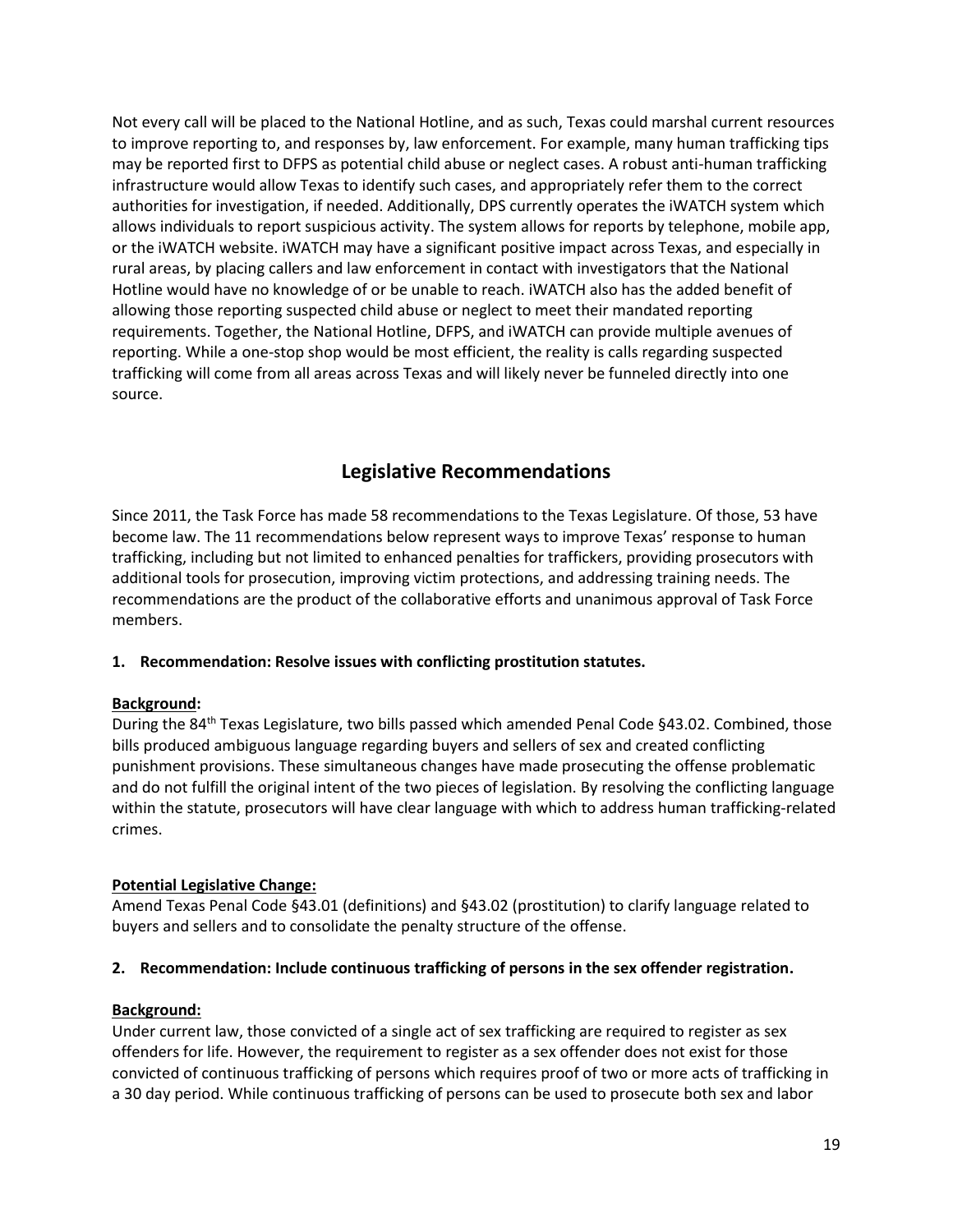trafficking, sex offender registration should apply when the facts of the case establish either the sex trafficking of children or adults. The current lack of registration for continuous trafficking allows more grievous offenders to avoid sex offender registration and therefore creates a gap in community safety.

#### **Potential Legislative Change:**

Amend Code of Criminal Procedure Art. 62.001 to include continuous trafficking of persons when the case facts establish sex trafficking of children or adults.

#### **3. Recommendation: Require human trafficking training be included in the curriculum for commercial driver's licenses.**

#### **Background:**

Professional drivers within the trucking industry are the eyes and ears of Texas roadways. They represent a vast and untapped resource in the fight against human trafficking. Providing first time Commercial Drivers' License (CDL) applicants an opportunity to receive Task Force approved anti-human trafficking training as part of CDL training places thousands of informed drivers across the state in locations where they can observe, obtain actionable information, and report to law enforcement to effectively prevent or engage in the early intervention and rescue of trafficking victims.

#### **Potential Legislative Change:**

Amend the regulatory structure for career schools and community colleges that provide training for commercial driver's licenses to require human trafficking training as part of the curriculum.

#### **4. Recommendation: Amend pecuniary losses for child victims under the Crime Victims Compensation Act to include specialized care.**

#### **Background:**

Under the Crime Victims' Compensation Act, care for a child or dependent is a pecuniary loss which may be reimbursed. Traditionally, child care has been interpreted to be daycare-type services. No additional services are covered under child care payments. However, trafficking victims often need specialized care in specialized treatment facilities that would otherwise not qualify as a child care facility under the current CVCA and would therefore not be a reimbursable expense. The Crime Victims' Compensation Program administered by the OAG, by policy, has been providing reimbursement for this expense, but modifying the CVCA would make trafficking victims eligible for reimbursement for this expense as a provision in the law.

#### **Potential Legislative Change:**

Amend the definition of "pecuniary loss" in Art. 56.32(a), Code of Criminal Procedure, to include specialized care for child victims.

**5. Recommendation: Provide the Office of the Attorney General authority to issue Civil Investigative Demands in Civil Racketeering based on Trafficking of Persons cases and investigations.**

#### **Background:**

Currently, the OAG must file suit against suspected traffickers before it can obtain the discovery necessary to build a civil case. Traditional (opposed to pre-suit) discovery allows suspected traffickers to delay providing information for extended periods of time. Providing the OAG with the authority to issue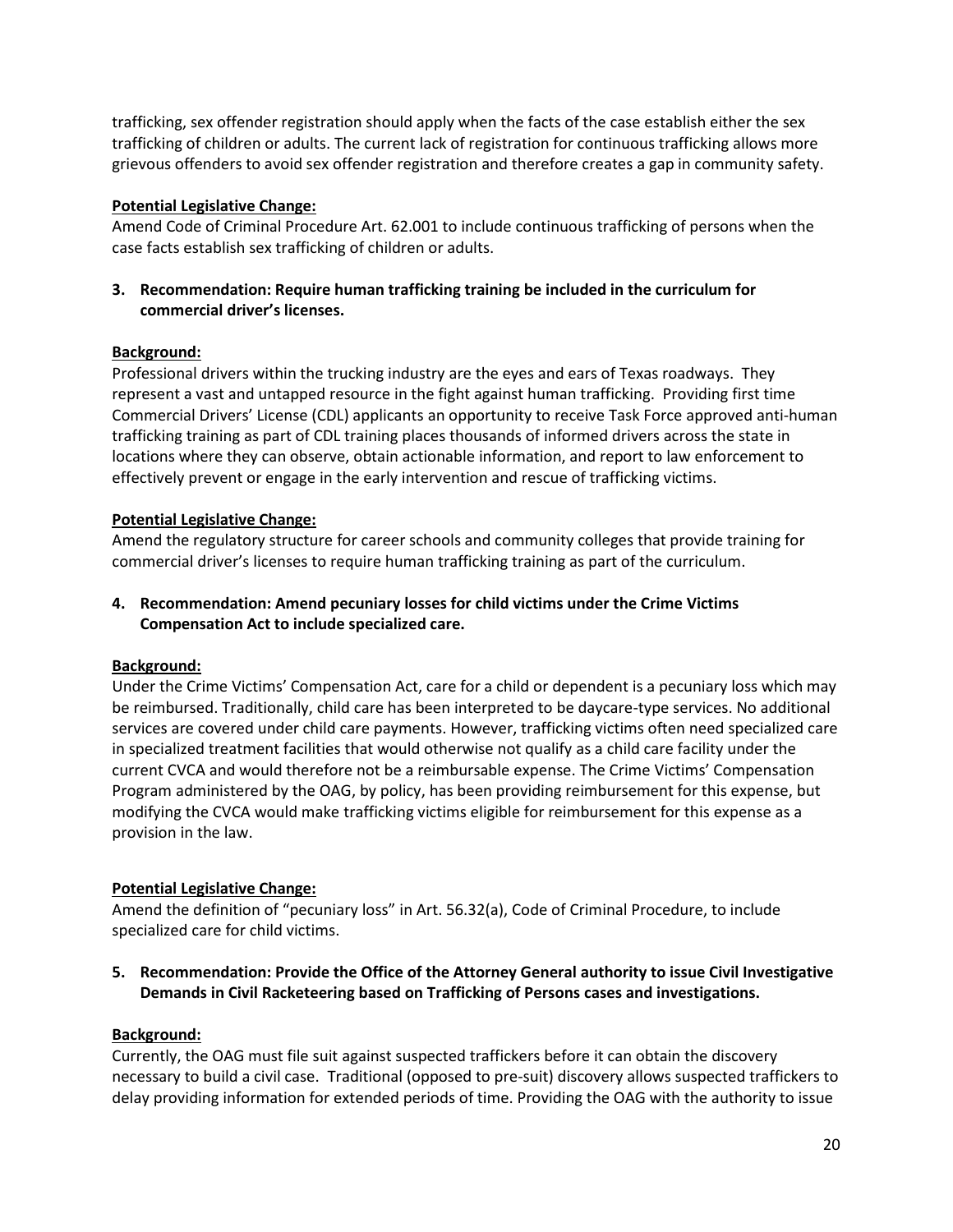Civil Investigative Demands, which it already has for antitrust (Tex. Bus. Commerce Code Ch. 15), deceptive trade practice (Tex. Bus. & Comm. Code Ch. 17), and civil Medicaid fraud (Tex. Hum. Res. Code Ch. 26) cases, would improve the availability and efficacy of civil suits against traffickers.

#### **Potential Legislative Change:**

Amend Texas Civil Practices & Remedies Code Chapter 140A to provide the OAG with the authority to issue Civil Investigative Demands in human trafficking investigations.

#### **6. Recommendation: Add additional state agencies to task force membership and resolve issues with conflicting sections within the task force statute.**

#### **Background:**

The Task Force is comprised of over 50 member-agencies, many of which are state agencies. However, several state agencies which are working to address human trafficking are not on the Task Force. Adding those agencies to the Task Force can improve collaboration and expand Texas' efforts to combat trafficking.

#### **Potential Legislative Change:**

Amend Government Code §402.035(c) and (d) to include the Secretary of State, Texas Department of Licensing and Regulation, Office of Court Administration, and Texas Commission on Law Enforcement as Task Force members.

**7. Recommendation: Remove the sunset provision from the Texas Human Trafficking Prevention Task Force.**

#### **Background:**

The Task Force is set to expire September 1, 2017. Historically, the Task Force has had to be renewed every 2 years which makes its existence beyond any particular biennium questionable. However, to help the Task Force and the state provide a more strategic approach to trafficking, the Task Force should become a permanent entity within state government. This would allow the Task Force to develop a strategic plan, minimize redundancies, and identify areas of continued improvement throughout the state's anti-trafficking efforts.

#### **Potential Legislative Change:**

Amend Government Code §402.035(h) to remove the sunset provision.

#### **8. Add preferential settings for child sex trafficking cases.**

#### **Background:**

Child sex trafficking cases are difficult to prosecute. Often, a victim may not identify as a victim, may refuse to testify due to security concerns, or may run back to the trafficker. Placing child sex trafficking cases on a regular court docket may delay justice to the point where a child victim is negatively impacted. Other types of crimes do have preferential settings, such as family violence, continuous sexual abuse of a child, indecency with a child, sexual performance by a child, and continuous trafficking of persons.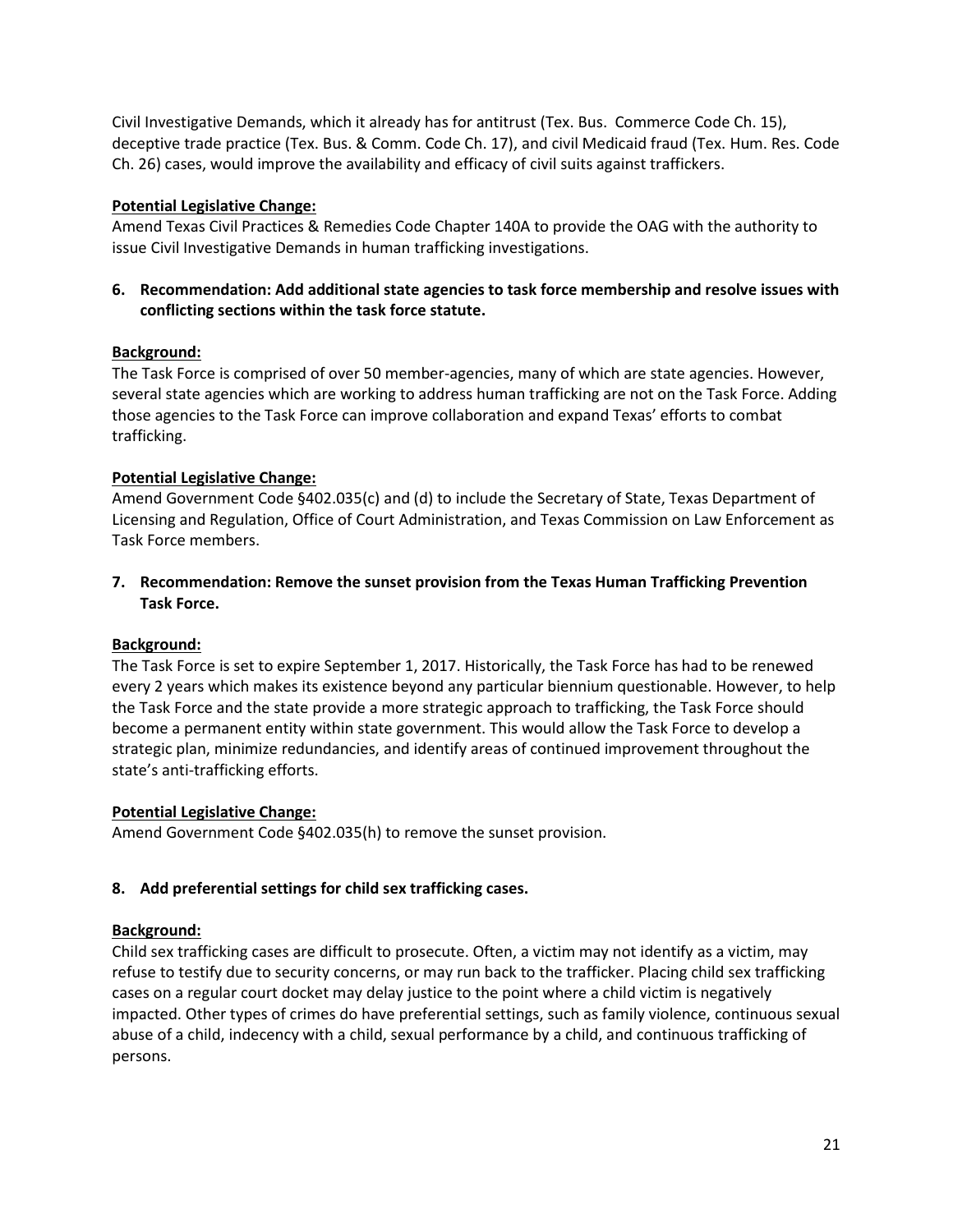#### **Potential Legislative Change:**

Amend Government Code §23.101 to allow cases involving an offense under Texas Penal Code §20A.02(7) (child sex trafficking) be given preferential settings for hearings and trials.

#### **9. Recommendation: Add phrase "regardless of whether the person knows the age of the child at the time the person commits the offense" to all child sexual abuse offenses.**

#### **Background:**

Sexual assault offenses include a provision that protects child victims against sexual abuse regardless of whether the defendant knows the age of the child. Certain offenses like Compelling Prostitution and Trafficking of Persons make that language explicit in the code. Others like Indecency with a Child, Sexual Assault of a Child, Aggravated Sexual Assault of a Child and Continuous Sexual Abuse of a Young Child, among others, do not. However, the courts of the state of Texas have historically interpreted those provisions to mean that if a defendant engages in sexual conduct with a child then he or she is guilty of that conduct regardless of whether the defendant claims he or she did not know the age of the child. Jurors can only properly receive instructions that come from the code. All child sexual abuse offenses should include the language "regardless of whether the person knows the age of the child at the time the person commits the offense," so that they are consistent with one another, prosecutors are able to combine offenses in single indictments as appropriate and juries can receive consistent instructions when deliberating. By adding the language to the listed child sexual abuse offenses trafficking prosecutions are free to charge all of the underlying criminal conduct in which a defendant has engaged without concerns about inconsistent jury charges or jury confusion and provide greater protection from traffickers.

#### **Potential Legislative Change:**

Amend Texas Penal Code §21.02, 21.11, 22.011, 22.021, 43.25, and 43.251 to include new language.

#### **10. Enhance penalties under Texas Penal Code §43.03 (promotion of prostitution).**

#### **Background:**

Currently, the punishment for promotion of prostitution is a Class A misdemeanor. In order to provide an additional deterrent to those who would engage in human trafficking through the promotion of prostitution, a statute change would bring the punishment in line with the seriousness of the crime.

#### **Potential Legislative Change:**

Amend Texas Penal Code §43.03 to make promotion of prostitution a state jail felony unless the prostitution enterprise uses a as a prostitute a person younger than 18 years of age, in which case the offense remains a second degree penalty.

#### **11. Enhance penalties under Texas Penal Code §43.04 (aggravated promotion of prostitution).**

#### **Background:**

Currently, the punishment for aggravated promotion of prostitution is a third degree felony. In order to provide an additional deterrent to those who would engage in human trafficking through the aggravated promotion of prostitution, a statute change would bring the punishment in line with the seriousness of the crime.